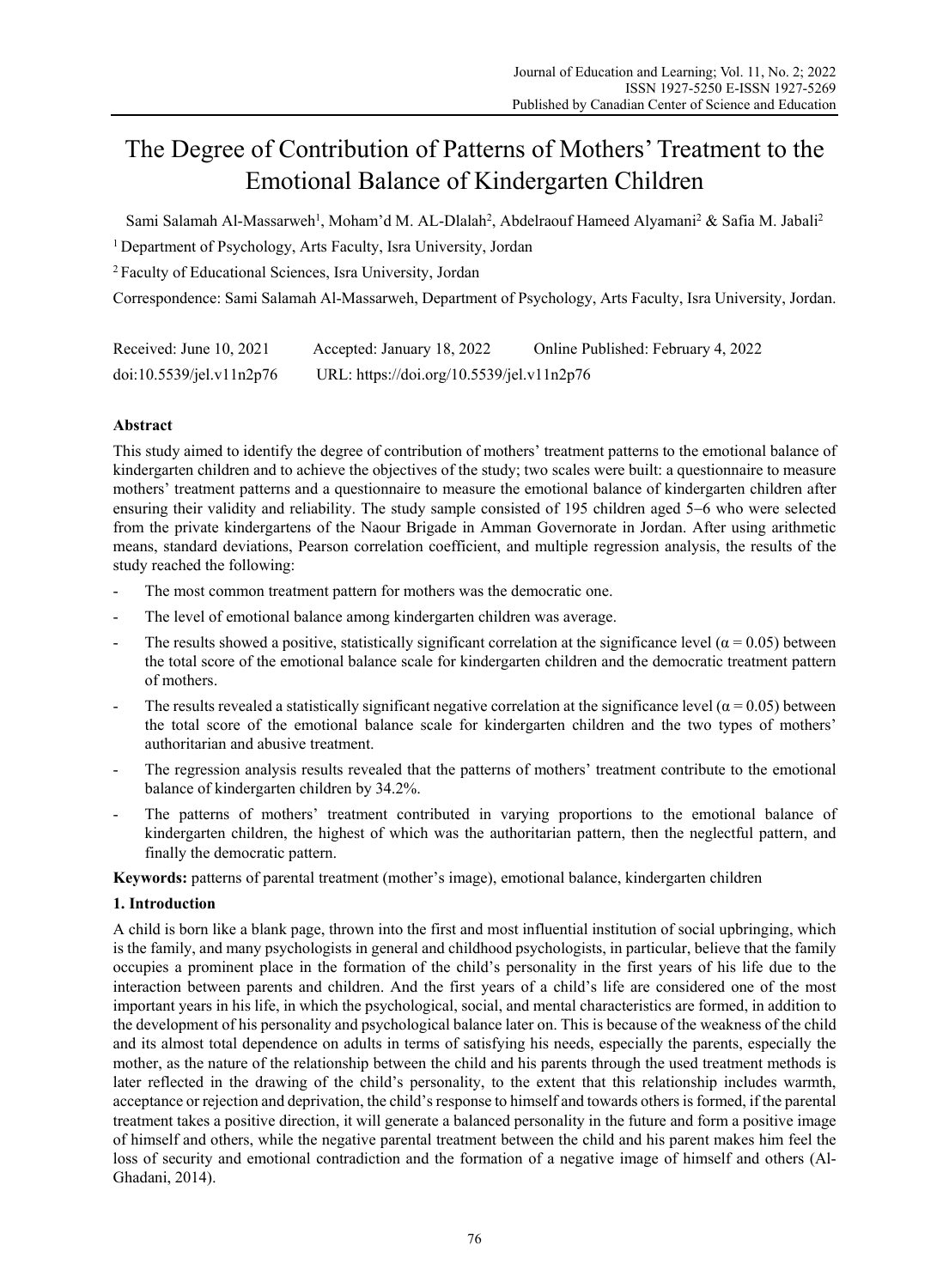Therefore, the methods of parental treatment that the child receives and the safety and positivity of the relationship between the child and parenthood is a prerequisite for the psychological and emotional balance of the child and a basis for his later stability (Kazlet, 2007).

The family is the mirror on which culture is reflected. In it, the individual learns and draws from what he sees and hears of values, customs, social trends, and behaviors, and learns right and wrong, rights and duties, and as a general rule, a stable family that satisfies the needs of the child and provides him with care, attention, and affection, and the interactions between its members are positive, is an important factor in achieving happiness and mental health and preventing psychological and behavioral disorders for children, and vice versa. On the other hand, the troubled family is undoubtedly a fertile breeding ground for behavioral and psychological deviations (Abu Aziza, 2009).

The individual's personality grows through the methods of treatment that he receives from his parents. If these methods are full of love, acceptance, and tolerance, they help him build his personality normally, but if it is bad, it negatively affects his emotional balance and psychological state.

The basis of a sound family upbringing is derived from the Holy Qur'an and the Sunnah of His Prophet, which refines morals and purifies souls. The Prophet (peace be upon him) gave us the ideal example in clarifying these methods as he asks parents to be kind to children and treat their mistakes in a spirit of compassion, kindness, and mercy. And parents should know the motivations that led to their mistakes and work to correct them and make their children understand their results, just as the Prophet (peace be upon him) did not impose severity and violence in treating children (Al-Sabawi, 2010). Among the methods of Islamic education are the following: The role model method, where learning by observation and modeling is one of the most important learning methods, especially for children at this stage, where their parents are models for them to follow and imitate. A good example is one of the most prominent means in education, and one of the methods of successful upbringing is for parents to be a role models in front of their children in all their behavior and the method of exhortation. And it is one of the most critical educational means influencing the child's upbringing and preparing him morally, psychologically, and socially. The Noble Qur'an instructs parents to exhort their children in love and kindness and to use the method of discourse that indicates love, compassion, and kindness and taking care of them; also among the methods is the method of intellectual persuasion. Islam has called for reason and sound logical thinking in understanding the facts of things and distinguishing between right and wrong, with argument and proof. Finally, the method of stories, and this method is considered one of the most important methods of modern education, especially in the stage of kindergarten children, because of the psychological impact of stories on children, especially if they are placed in an interesting mold that attracts the child's attention and affects his emotions and conscience (Maqhout, 2014).

Islamic education is considered the most important system through which it is possible to transmit the principles and values contained in Islamic legislation, and the example of Alia has been keen to translate them into practical behavior. It is one of the most important foundations that prepare the individual and build his personality from all aspects, physically, mentally, and socially; based on It is characterized by comprehensiveness, integration, and psychological and emotional balance (Abu Jadu, 2020).

Parental treatment methods are defined as parents' behaviors and methods in normalizing and socializing their children. They may be intentional or unintended, leading to the formation of the children's personality and determining their behavior (Khader, 2012). It is also defined as the means that parents use verbal and non-verbal in their interaction with their parents to socialize (Muhammad & Muhammad, 2010). Mahrez (2005) defines it as the set of behaviors that fathers and mothers practice in various situations during their upbringing and raising of their children. Ibriem (2011) defines it as how parents provide their children with independence, values, ability to achieve, and self-control. As for Bukatko and Daehler (1992), they explained that the methods of parental treatment have three directions: reporting, which includes explanation and interpretation, and force, and includes cruelty and bullying, and methods of rejection and neglect. The methods of parental treatment practiced by parents with their children during socialization ranged, as mentioned in this study, between the democratic method, which is characterized by giving love, attention, acceptance, focus on dialogue, providing support, psychological security, respecting the child's opinion, relying on persuasion and discussion, and creating an atmosphere of love and mutual respect (Mahrez, 2003). The authoritarian pattern, which is characterized by the use of cruelty and verbal or physical punishment, and the passive pattern, which is characterized by little guidance and supervision of children, leaving the child without any encouragement for the desired behavior and without accountability for the unwanted behavior, as well as leaving the child without any guidance as to what should be done or what should be avoided (Al-Qaisi, 2020).

Among the theories that explain parenting methods: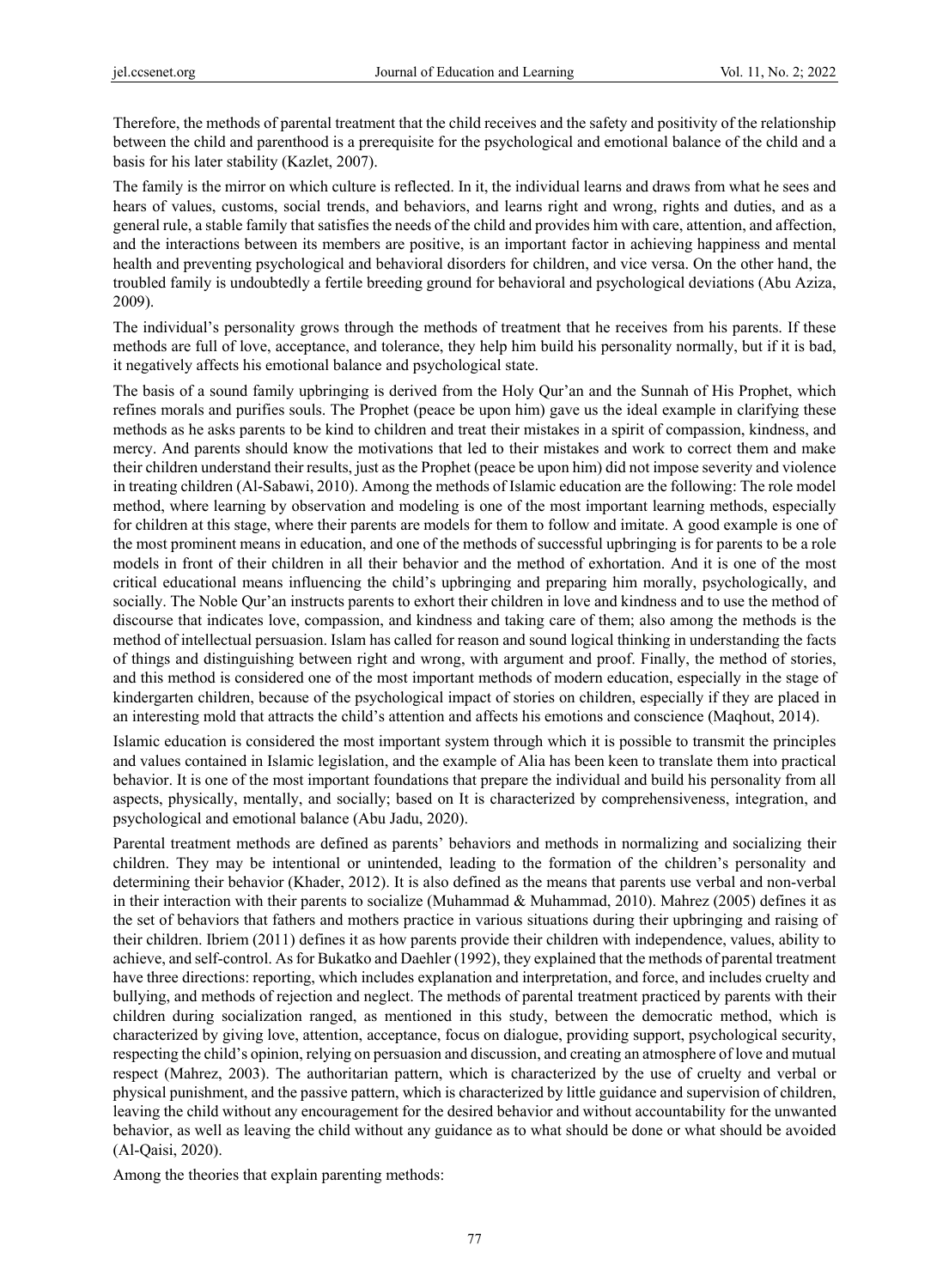- Psychoanalytic Theory: Analytical psychologists, including Freud, consider that the child acquires the ego through his relationship with his social environment, for the higher ego, the child acquires it through the manifestations of authority prevailing in the family, and Freud considered that the interaction between parents and their children is the main element in the formation of their personality in the future when the child moves from one stage to another, he will assume the characteristics of his parents to integrate them into the conscience (Al-Yamani, 2014).

Psychosocial development theory: Erikson believes that healthy growth occurs in the social and cultural context of the family, and Erikson identified eight developmental stages and that in each stage, the individual faces a crisis in which the individual is required to modify his behavior to conform to the surrounding environment, and the ways that the individual follows in overcoming these crises are greatly affected by the methods of parental treatment, in addition to other methods (Ben Hammou, 2018).

Self-theory: The owners of this theory, such as Carl Rogers, point to the importance of the methods practiced by parents in the upbringing of their children and their effect on the formation of their personality, where the self is formed through the interaction between the child and his environment, the most important of which is the family environment represented by the parents (Al-Sanani, 2009).

- Cognitive theory: Piaget sees that the child's development is the result of the child's interaction with the surrounding environment, and he supposes that the rich environment provides the child with more experiences that help him to grow and adapt quickly to the environment through which the individual achieves balance, and Piaget looks at the social development of the child through the prevailing relationships with his family, which go hand in hand with his cognitive development (Sabah, 2016).

- The Behavioral Theory: Behavioralists, including Skinner, emphasized the importance of external experience and that the child is born with a readiness that represents the raw material for building his personality through what the individual learns from his parenting first and from other institutions of socialization (Al-Mashi, 2009).

Parental treatment methods vary according to the society in which the child lives, the prevailing culture in the family, and the nature of interactions; the effects of this interaction are reflected on the individual's behavior and personality in general, and the family is one of the main social upbringing institutions that affect its members in all aspects of their lives. Therefore, the family atmosphere and the nature of the prevailing relationships play an important role in an individual's behaviors. Thus, the nature of the relationship between parents and children, in which love and acceptance prevail, is one of the most important factors that protect against psychological problems. On the contrary, parental treatment based on neglect and fluctuation is one of the most dangerous factors in children's behavior (Al-Muhtasib, 2012).

Emotional balance is a manifestation of an individual's mental health, as an emotionally balanced person responds to situations and problems he faces with flexibility and non-extremism. Thus, he is a person characterized by optimism, psychological stability, and freedom to a large extent from feelings of anxiety and psychological loneliness. Emotional balance is necessary for individuals in all age stages, its importance increases for kindergarten children due to the nature and characteristics of the critical stage, and therefore this balance can be considered a characteristic that distinguishes the kindergarten child who interacts with emotional situations without extremism or exaggeration, and can control and control his various emotions, and flexibility in dealing with situations so that he provides an appropriate emotional response (Abbara, Rahal, & Musa, 2019).

Al-Zogoul et al. (2014) mentioned that emotional balance represents the individual's ability to control his emotions and not be drawn into the influence of external events to become vulnerable to rapid mood swings. Hamdan (2010) defines it as psychological flexibility, which is characterized by moderation towards various emotions and the satisfaction of biological and psychological needs, and considered it the spiritual aspect of personality. Khalifa and Abdullah (2011) consider that emotional balance is a feature that makes the individual react without extremism towards different emotional situations and that emotional imbalance makes the individual present turbulent and rapidly changing emotional responses. As for Agrawa and Kehksha (2015), they see that emotional balance is the process in which the personality constantly seeks to obtain a sense of mental health and that the emotionally balanced individual can postpone the satisfaction of his needs, bear a reasonable amount of frustration and review expectations in the light of circumstances and developments.

Given the importance of emotional balance in being one of mental health indicators, psychological theories have addressed this concept. Freud, the founder of psychoanalytic theory, believed that man is a biological being more than a social being and that the balance of man is a physiological balance that stems from the satisfaction of instincts, so most people, according to Freud, are neurotic to some degree, Freud greatly emphasized the conflict that occurs between personality systems, which is the cause of emotional balance disorder (Revert, 2010).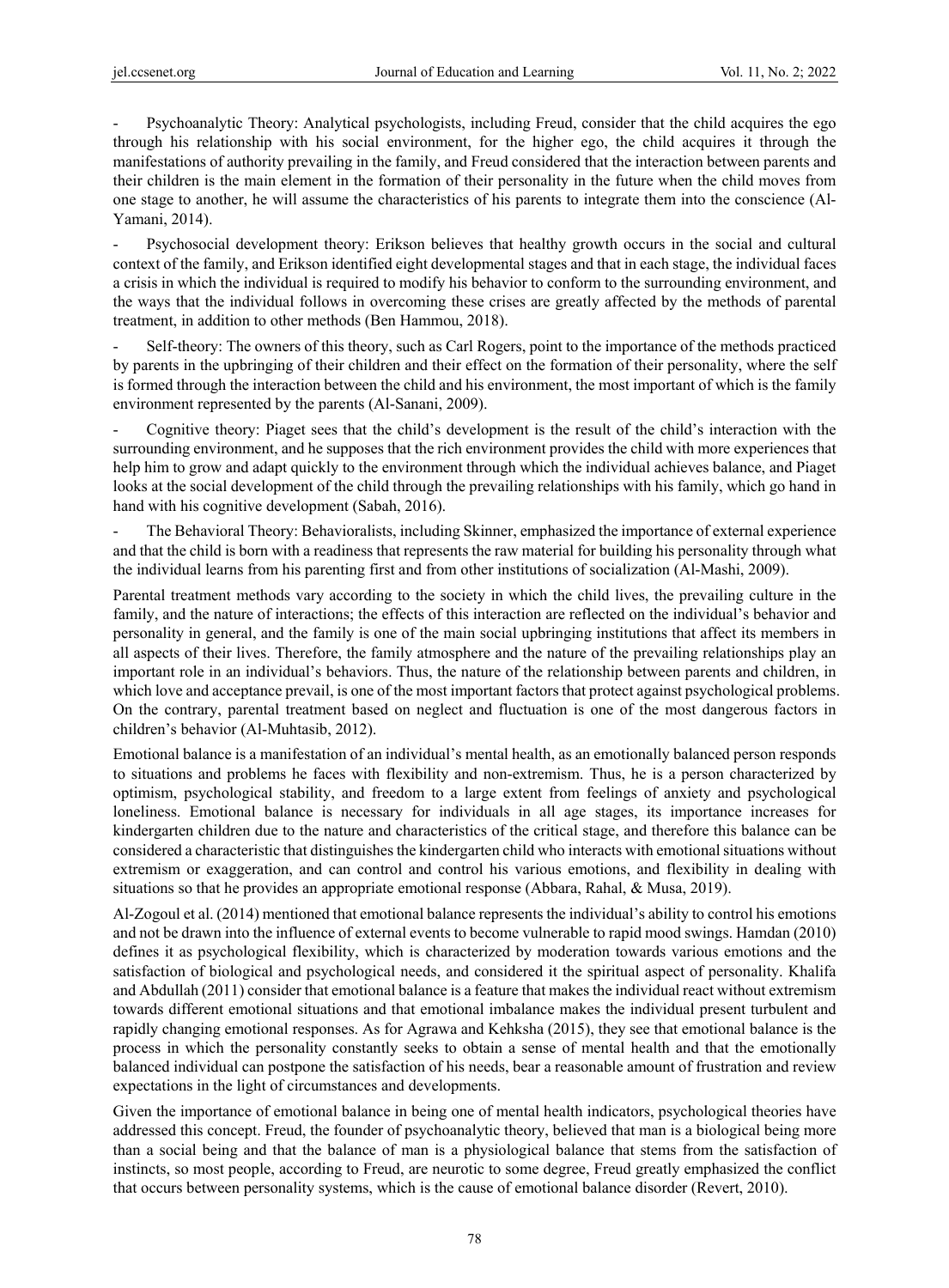Rogers believes in the theory of the self that man is motivated to achieve positive needs and goals because he is a social being with the ability to determine his destiny and control it, and that the individual's emotional imbalance, according to Rogers, is due to his failure to satisfy his needs for positive consideration (self-esteem). At the same time, "Maslow" sees that the individual's emotional imbalance arises due to his failure to satisfy social needs such as love and belonging. The needs of appreciation (Grotevant, 2013) and the behavioral theory sees that personality is the product of learning and that the individual's positive and negative habits can be learned through reinforcement. Abnormal and unbalanced behavior can be learned in the same way. Therefore, emotional balance is achieved through the individual's awareness of all the circumstances that lead to the creation of unbalanced behavior, and the individual who enjoys emotional balance, according to this theory, is characterized by acquiring successful, balanced, and acceptable behavior that helps him to adapt with himself and with others, and to face situations in which he is exposed to stimuli that lead to hesitation and fear of the future (Cooper & Fornells, 2015).

Existentialists believe that only individuals can choose or make a decision, and individuals who possess a healthy (balanced) personality bear responsibility for their actions and the consequences of their decisions that may be painful, and they can overcome obstacles and environmental conditions and pressures. Existentialists also stress the link between individual freedom and anxiety, where an imbalance precedes the action or the choice process that the individual takes in the face of the future life (Hurlock, 2010).

Many studies have proven that the inconsistency in parental treatment methods is a reason for children to practice abnormal behavior. One of the causes of emotional imbalance is the study (Kumar, 2013) which indicated a positive relationship between parenting methods, represented by neglect, rejection, aggressive behavior, anxiety, depression, and emotional imbalance in children. The study (Abdin, 2010) indicated that parental treatment methods characterized by violence, cruelty, and discrimination would enhance the emergence of withdrawn and abnormal personalities in children and poor emotional and psychological compatibility. Costa et al. (2015) also showed a relationship between the pattern of parental treatment based on control and cruelty and internal problems that the child is exposed to throughout his life. The results of many studies also showed that the individuals who are most able to control their emotions are the ablest to control their behavior, and they are more able to feel confident during their interaction with the surrounding environment, especially the mother, which gives him the freedom to interact with others and to play his roles efficiently and positively (Serebryakova, 2016). Also, most studies prove that children who are given a kind of parental warmth, acceptance, and affection have a high degree of compatibility and psychological and emotional balance. At the same time, children who witness cruelty, neglect, and discrimination methods have a high degree of psychological imbalance (Al-Tamawi, 2020).

#### *1.1 Study Problem and Its Questions*

Many psychologists such as Freud, Erikson, and Piaget emphasize the importance of childhood in an individual's life as it is a stage of formation of his behavior and the growth of his readiness and abilities and determining his course in all aspects, at this stage, parents represent the basis for the child's psychological and social stability and a source of his sense of security and self-confidence (Yasmina & Zahia, 2018). And based on the nature of the relationship that arises between the child and his parents, especially the mother at this stage, and the positive or negative impact on the child's personality and emotional balance, the origins of social upbringing require the presence of the mother and her active role in the socialization process, as the mother is a support for the father, as he cannot alone, especially at this stage, carry out the process of socialization to the fullest, because the mother spends a long time with the child and is considered a source of emotional warmth, a source of satisfaction for his needs, and a basis for his normal growth in all physical, psychological and emotional aspects (Abra'im, 2011).

The methods of parental treatment vary according to the economic and social environment to which the family belongs, between the positive method represented by democracy and encouragement, and the negative method represented by excessive protection and rejection, and both methods affect, positively or negatively, the child's personality, psychological and social balance, and self-esteem (Belkheir, 2020). Where the problem of the study emerged in clarifying the degree of contribution of mothers' treatment patterns to the emotional balance of kindergarten children, considering that most of the psychological and behavioral problems that appear in children are often due to the conflict that arises in children from the emotional contradiction in the child's relationship with his parents, as many studies have shown such as the study of Al-Shboul (2010), Mustafa (2010), and Al-Khatib et al. (n.d.). Parents' use of wrong methods in raising their children may lead to devastating psychological and behavioral effects on the child's personality, such as deviation, introversion, anxiety, lying, theft, aggression, and psychological imbalance (Al-Ghadani, 2014).

Given the interest of researchers in the field of childhood and the researchers' failure to notice any Arab or local predictive study—according to the researchers' knowledge—that dealt with the degree of contribution of mothers'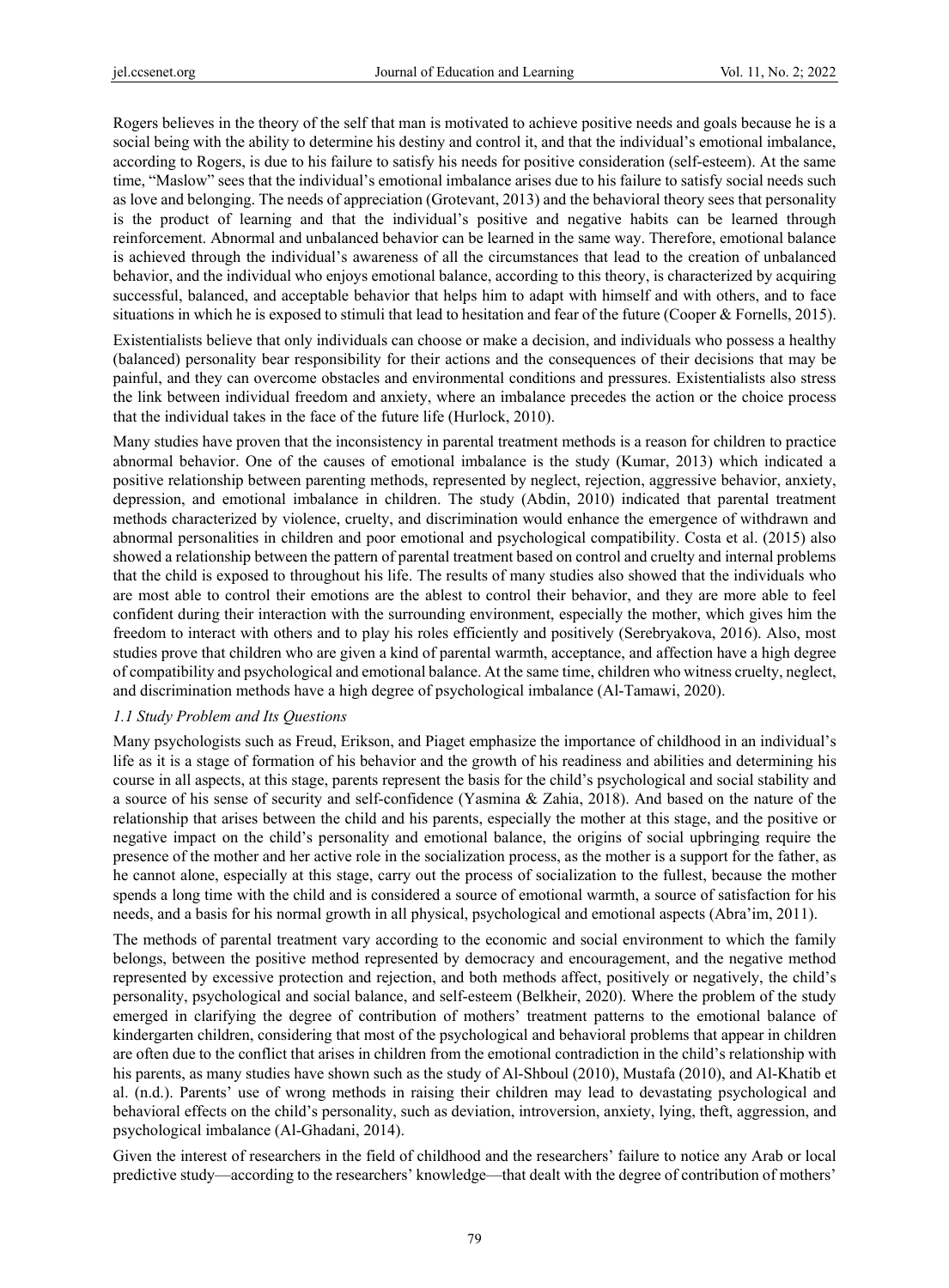treatment patterns to the emotional balance of kindergarten children in particular, and that most of the studies in the field of childhood dealt with methods of parental treatment and its relationship to emotional balance was on verbally disturbed children, such as the study of Al-Adani (2014) or on older age groups, such as the study of Al-Khouribi (2002) and Al-Qaisi (2020). Therefore, in light of the foregoing, this study came to try to reveal the degree of contribution of mothers' treatment patterns to the emotional balance of kindergarten children by answering the following questions:

1) What are the most common maternal treatment patterns?

2) What is the level of emotional balance for kindergarten children?

3) Is there a statistically significant relationship between mothers' treatment patterns and the emotional balance of kindergarten children?

4) What is the contribution of mothers' treatment patterns to the emotional balance of kindergarten children?

## *1.2 Objectives of the Study*

- Uncover the most common mothers' treatment patterns.
- Detect the level of emotional balance in kindergarten children.

Detect a statistically significant relationship between mothers' treatment patterns and emotional balance among kindergarten children.

Detecting the extent to which mothers' treatment patterns contribute to the emotional balance of kindergarten children.

## *1.3 The Importance of the Study*

The importance of the current study shows that it deals with an important stage, which is the kindergarten stage, and what children may be exposed to at this stage of variation in the methods of parental treatment (the image of the mother) and its impact on their emotional balance, and the importance of the study appears in the following:

The study contributes to giving a clear picture of the most common patterns of parental treatment (the image of the mother).

- Detect the level of emotional balance in kindergarten.
- Shedd light on emotional balance as a concept that did not get enough luck in Arabic studies, especially at the kindergarten stage

- Inform the family and those in charge of raising the child about the patterns of mothers' treatment that contribute to the child's emotional balance.

It specifically benefits those responsible for raising the child and the mother by laying down new foundations and methods for dealing with the child to achieve psychological balance.

The study benefits researchers and those in charge of child-rearing to benefit from the current study tools.

# *1.4 The Limits of the Study*

The study was applied within the following limits:

- Objective limits: It is the detection of the degree of contribution of the treatment patterns of mothers to the emotional balance of kindergarten children.

- Human limits: The study was applied to a sample of private kindergarten children in the Naour District Education Directorate in the Jordanian capital Amman governorate.

- Spatial limits: The study was applied in private kindergartens affiliated to the Naour District Directorate in the Capital Governorate of Amman in Jordan.

Temporal limits: The current study was applied at the beginning of the second semester of the academic year  $(2020-2021$  AD), when education was prevalent at the beginning of the semester.

#### *1.5 Limitations of the Study*

The generalization of the results of this study is determined in the light of the following:

What the study's scales enjoy is "the scale of parental treatment patterns (mother's image), and the emotional balance scale consists of psychometric properties represented by honesty and stability.

- The integrity of the application procedures and the objectivity of the responses of the study sample members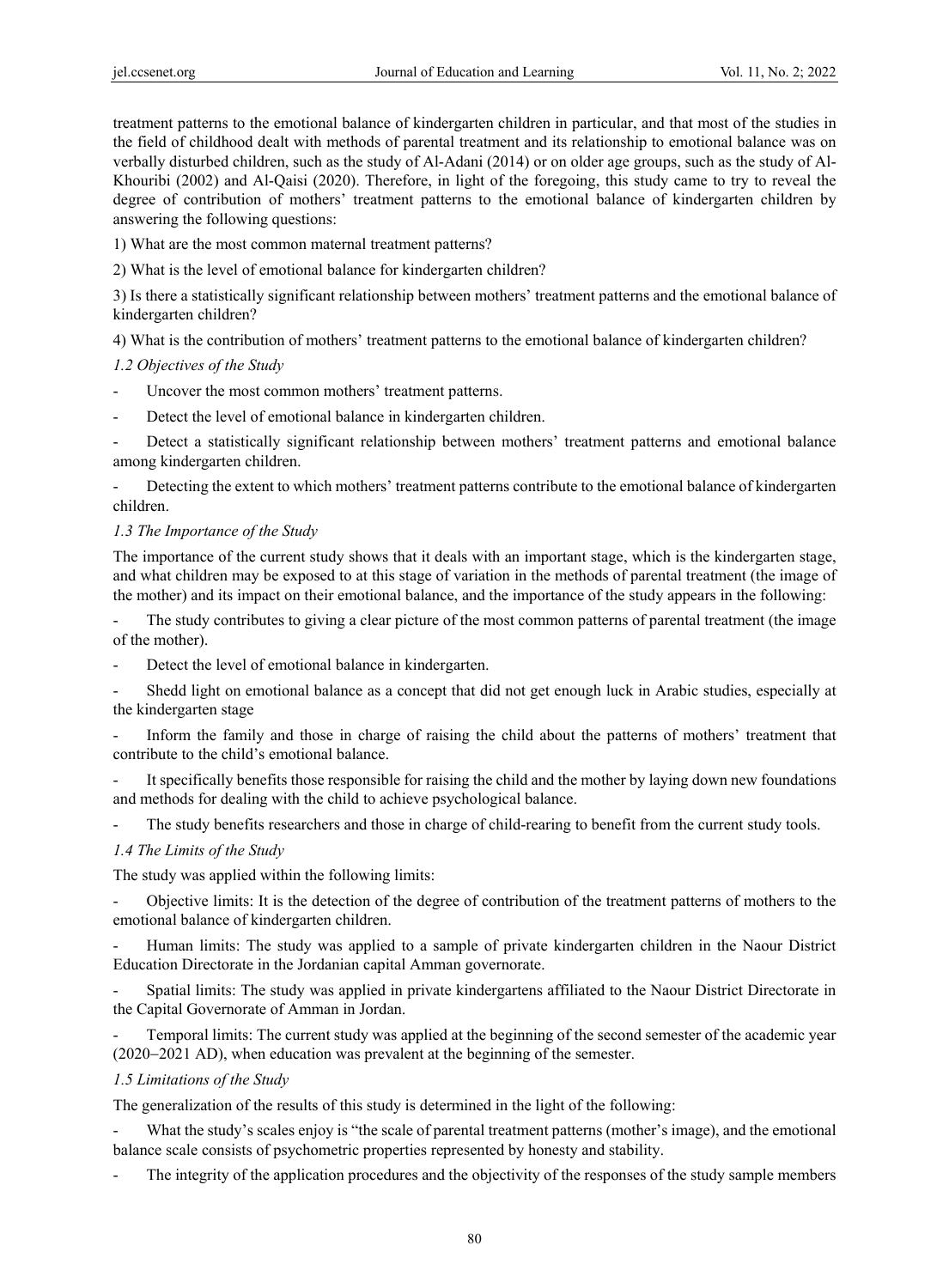to the questionnaire.

#### *1.6 Terminological and Procedural Definitions*

This study includes the following terminological and procedural definitions:

Patterns of parental treatment (Mother picture): It is the set of behaviors practiced by parents (Mother picture) with their children in various situations during their upbringing (Mahrez, 2003). It is procedurally defined by the degree that the child obtains on the scale of mothers' treatment patterns used in this study. The researchers define it in the study as the processes that mothers practice in raising their children, directing them, and controlling their behavior to impart community habits and values as they see fit.

Emotional balance: It is the personality trait that includes the ability of the owner to regulate his emotions, control them, control his behavior, adapt to difficulties, and identify different life situations (Losel & Bender, 2011). It is procedurally defined by the degree that the child obtains on the emotional balance scale used in this study.

Kindergarten children: They are children whose ages range between 3–4 years and enroll in one of the private or government kindergartens and provide them with various educational programs that help them grow from all sides (Abu Saleh, 2017).

#### **2. Previous Studies**

#### *2.1 Studies Related to Patterns of Parental Treatment*

Al-Badrin (2012) conducted a study aimed at knowing the extent of the joint contribution of parenting methods, identity methods, and academic adaptation to the academic competence of the Hashemite University students. The study sample consisted of 140 male and female students. The results of the study showed the existence of a statistically significant joint contribution of parenting patterns to self-efficacy and academics, and the results showed a significant predictive ability of democratic parenting patterns, informational identity patterns, identity commitment patterns, and academic adaptation to academic self-efficacy.

Maghout (2014) conducted a study to reveal the methods of parental treatment among outstanding adolescents in the intermediate education certificate at Al-Quba Al-Jadida High School for Mathematics. The study sample consisted of 106 male and female students in the first year of secondary school; the descriptive survey approach was used. The results showed that the most important methods of parental treatment of the father's image and the mother's image that encourages academic excellence as children perceive it was the normal methods represented in democracy. On the other hand, improper treatment methods limit academic excellence. Furthermore, there are no statistically significant differences between fathers and mothers in the use of normal and inappropriate treatment methods, which means that children are aware of these methods practiced by parents, whether normal or not. In the same way, there are no statistically significant differences between males and females in the children's perception of the methods of treatment (father) and (mother) in positive and negative methods.

Al-Sharaa and Al-Momani (2019) conducted a study aimed at uncovering the prevailing pattern of socialization in the Jordanian family and its relationship to the sex of the child, the family's income level, the number of its members, and the educational level of the parents; the study sample consisted of 144 male and female students in the College of Education at Yarmouk University. The study results showed that the most common patterns of social upbringing are the democratic pattern, followed by the overprotective and authoritarian pattern, followed by the discriminatory pattern in the last order. The results also showed that there were statistically significant differences in the neglected pattern according to the variables of sex and mother's education level in favor of males and in favor of illiteracy, and in the authoritarian pattern with different levels of income in favor of middle income, and with the difference in the number of family members in favor of large families, and in the pattern of excess protection according to the level of education of the father in favor of secondary education, and in the democratic pattern according to the level of mother's education in favor of secondary education.

The study (Asep, Tukimin, & Fitria, 2021) aimed to determine the relationship between common parental treatment patterns and the emotional dynamics of the parents, and the social and emotional interaction of mentally disabled children. This research used the quantitative method, where the random sample consisted of 96 children with special needs. The results of this study showed that the common parental treatment pattern is the democratic pattern, where the percentage of those who apply democratic education was 79.2%, then the authoritarian pattern came in second place with a percentage of 13.5%, then the passive pattern with a percentage of 7.2%. Where the random sample consisted of 96 children with special needs. The results of this study showed that the common parental treatment pattern is the democratic pattern, where the percentage of those who apply democratic education was 79.2%, then the authoritarian pattern came in second place with a percentage of 13.5%, then the passive pattern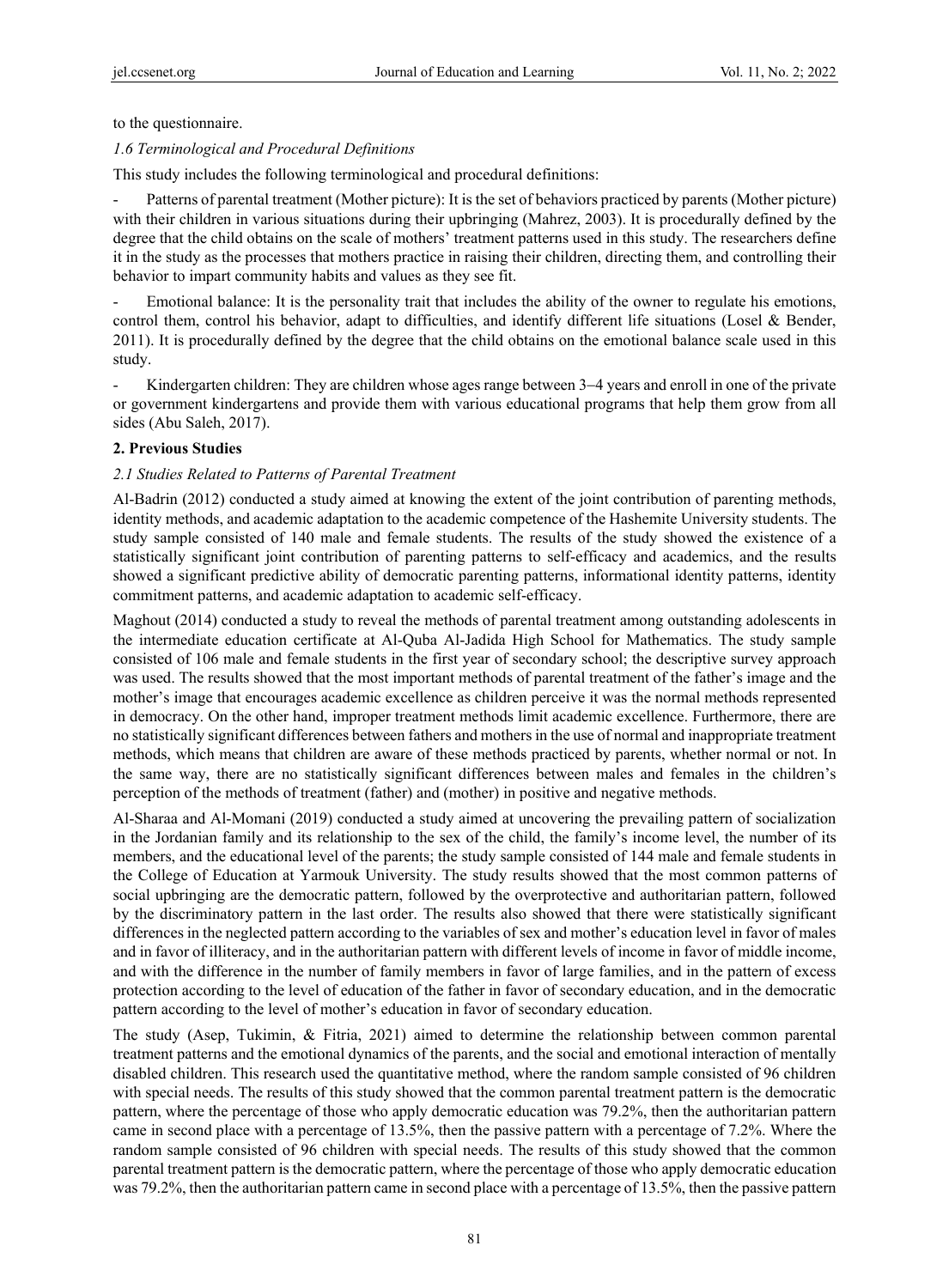with a percentage of 7.2%. The results also revealed a positive, statistically significant relationship between democratic parenting patterns and social and emotional interaction of mentally disabled children. There is a positive relationship between the emotional dynamics of parents and the social interactions of mentally disabled children.

#### *2.2 Studies Related to Emotional Balance*

Yagnik (2013) conducted a current study to compare the level of emotional equilibrium and family adaptation for children of working and non-working women. The sample consisted of 300 boys and girls from four randomly selected schools in Ahmedabad from the state of Gujarat in India. Among them were 150 children of a working woman and 150 children of a non-working woman. The Emotional Balance and Family Adjustment Questionnaire was prepared. The results showed that there were statistically significant differences between the average scores of children of working and non-working mothers on the scales of emotional balance and psychological adjustment. In addition, the results showed medium levels of emotional balance among non-working mothers and high levels of emotional balance among working mothers, and the differences were in favor of the children of non-working mothers, where the emotional balance and psychological adjustment of working children were more than the children of non-working mothers.

Kumar (2013) conducted a study in India that aimed to reveal the level of emotional balance and its relationship to students' social and economic levels studying in public and private secondary schools. The study sample consisted of 100 male and female students who were chosen by random method; the results showed that there were no statistically significant differences in the level of emotional balance among students who study in public and private schools, and there were differences in the general average of the social status of the emotional balance that they are characterized by, and the economic balance of the students accordingly. In addition, the results showed that the level of emotional balance among the study sample members was average.

Attia (2016) conducted a study aimed at revealing emotional balance and its relationship to self-control among Yarmouk University students. The sample of the study consisted of 749 male and female students. Using the descriptive survey method, the results showed that the level of emotional balance among Yarmouk University students was moderate, it also showed that there were statistically significant differences in the level of emotional balance due to the gender variable in favor of males. And there were no statistically significant differences in the level of emotional balance due to the variables of academic level and specialization. The results also showed that the level of self-control among students was average, and there was a significant correlation between emotional balance and the level of self-control.

Al-Tamawy (2017) conducted a study aimed at revealing the relationship between identity disorder and emotional balance according to the different methods of parental treatment among adolescents from secondary school students. The study sample consisted of 200 male and female adolescents from government schools in Sohag; the results also revealed a positive relationship between identity disorder and negative treatment methods, as well as a negative relationship between emotional balance and negative parental treatment methods, and a negative relationship between identity disorder and emotional balance in adolescents. The results also revealed a positive relationship between identity disorder and negative treatment methods, a negative relationship between emotional balance and negative parental treatment methods, and a negative relationship between identity disorder and emotional balance in adolescents. Maciel et al. (2018) conducted a study to reveal the relationship of balance in positive emotional expression in children, high level of social competence, and lower maladjustment in childhood. The study sample consisted of 301 kindergarten children. The results of the research showed that the balance in positive emotional expression during lunch/break compared to positive expression in the classroom was associated with a decrease in teacher-student conflict, external behaviors, and depressive symptoms, and the balance in general positive emotional expression predicted fewer outward behaviors as well as reduced symptoms of depression and anxiety. The results point to the importance of assessing the ratio of positive emotional expression observed in context as a potential indicator of maladaptive risk in children and the need for children to adapt their emotions to different contexts. Hamad (2019) conducted a study aimed at measuring the emotional balance of university students and knowing the significance of the differences in emotional balance among a sample of Baghdad University students according to the gender variable. The study adopted the 2007 Khalidi scale in emotional balance. The study concluded that the level of emotional balance among university students is high, and there were no significant differences in emotional balance among university students attributed to the gender variable.

The study of Robert and William (2017) aimed to identify the ability of kindergarten teachers in Canada to discover the psychological problems of kindergarten children and find solutions to them. The sample consisted of 160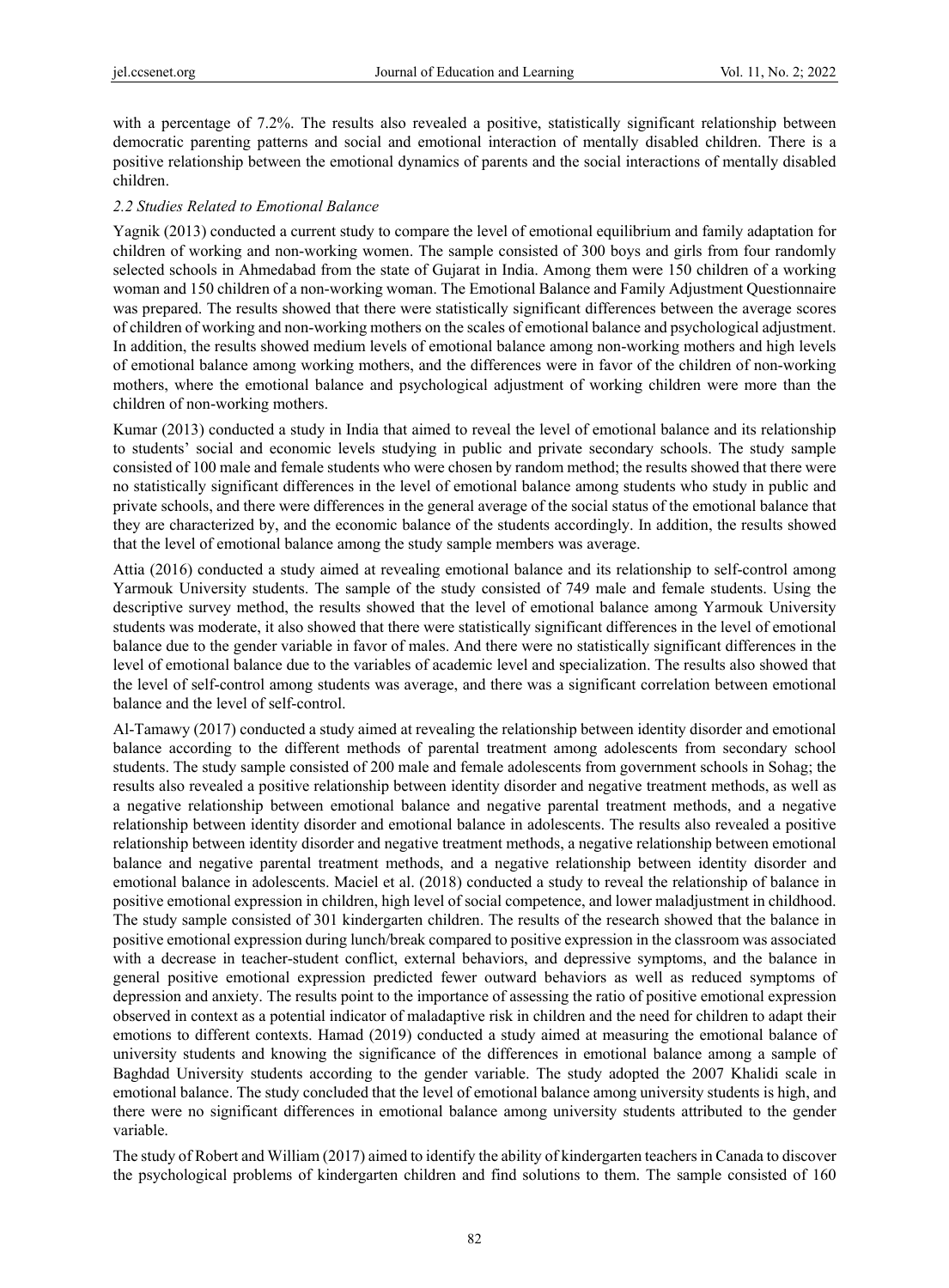children, and the descriptive survey method was used to achieve the objectives of the study. A questionnaire consisting of 54 items was prepared as a study tool. A comparison was made between teachers, parents, psychologists and social specialists in which one is better and more capable of discovering the problems of kindergarten children. The research concluded that the teachers are the most able to discover psychological and behavioral problems for children in the kindergarten stage, and then refer it to specialists, as they are more in contact with and observe children during various activities, during free play, and through many situations that occur during the many hours spent in kindergarten.

Mousa's study (2019) aimed to measure the effectiveness of the proposed training program in developing some soft skills (body language skill—time management skills) for kindergarten teachers in Assiut Governorate in Egypt to improve communication with children and consider their requirements. The research sample consisted of a random sample of kindergarten teachers numbering 40 parameters, divided into two groups, experimental and control, each group numbered 20 teachers. Then the two research tools—the observation card, and the achievement test—were applied to them previously. The training program was implemented according to the schedule set in advance, and after the research experiment was completed, the two research tools—the observation card, and the achievement test—were applied afterward on the kindergarten teachers (the research sample), then statistical treatment was carried out. The results showed that there were statistically significant differences at the significance level 05.0 in the soft skills level of kindergarten teachers in favor of the experimental group, which indicates the effectiveness of the training program in developing some soft skills (body language skill—time management skill) for kindergarten teachers to improve communication with children and take into account their requirements.

#### *2.3 Studies Related to Patterns of Parental Treatment and Emotional Balance and Its Fields*

Al-Khouribi (2002) conducted a study to identify the methods of parental treatment as perceived by children of both sexes and their relationship to emotional balance in the age group  $14-17$  years. The study sample consisted of 505 male and female students from the secondary stage in Cairo Governorate. The study results concluded that there is a positive correlation between the methods of proper parental treatment represented by democracy and the level of emotional balance among children of both genders.

Ibriem (2011) conducted a study that aimed to reveal the relationship between the father's treatment methods as perceived by his children and their relationship to a feeling of psychological security among a sample of secondary school students in the city of Tebessa. The study sample consisted of 186 male and female students, and using the correlative approach, the results of the study concluded that there is a negative correlation between the children's perception of the father's treatment methods (discrimination, control and control, volatility) and their sense of psychological security. There is a positive correlation between the children's perception of the proper treatment method and their sense of psychological security.

Amara and Bouisheh (2013) conducted a study to uncover the relationship between democratic family dialogue and emotional equilibrium among adolescents. The study sample consisted of 197 male and female students in the Algerian city of Tikrit; the results of the study showed a weak relationship between democratic family dialogue and emotional balance among adolescents, as well as the presence of significant differences between the democratic family dialogue and emotional balance among adolescents according to the gender variable in favor of females, and the presence of significant differences between the democratic family dialogue and emotional balance among adolescents according to the variable number of family members in favor of five or more individuals.

Al-Ghadani (2014) conducted a study that revealed the methods of parental treatment as perceived by the children and their relationship to emotional balance among the verbally disturbed in the Governorate of Muscat. Although the study sample amounted to 55 children, the results of the study indicated that there is a negative relationship between the unorthodox treatment methods as perceived by the children and emotional balance and the absence of statistically significant differences in the methods of parental treatment as perceived by the children due to the economic and social level of the family.

Al-Rawahiya (2016) conducted a study to reveal the methods of parental treatment as perceived by the twelfthgrade students and their relationship to psychological adjustment in the Al Dakhiliyah Governorate. The researcher used the descriptive approach, and the study sample was 100 students. The results of the study showed that the most common parental treatment method is the democratic method, and the results showed that the field of family adjustment is the most common; the results also showed a positive correlation between the democratic treatment pattern and psychological adjustment and a negative relationship between the abnormal method and psychological adjustment.

Al-Fraihat and Al-Muqabala (2017) conducted a study to identify the predictive ability of the family communication environment, social, emotional, and academic self-efficacy, and cognitive flexibility among tenth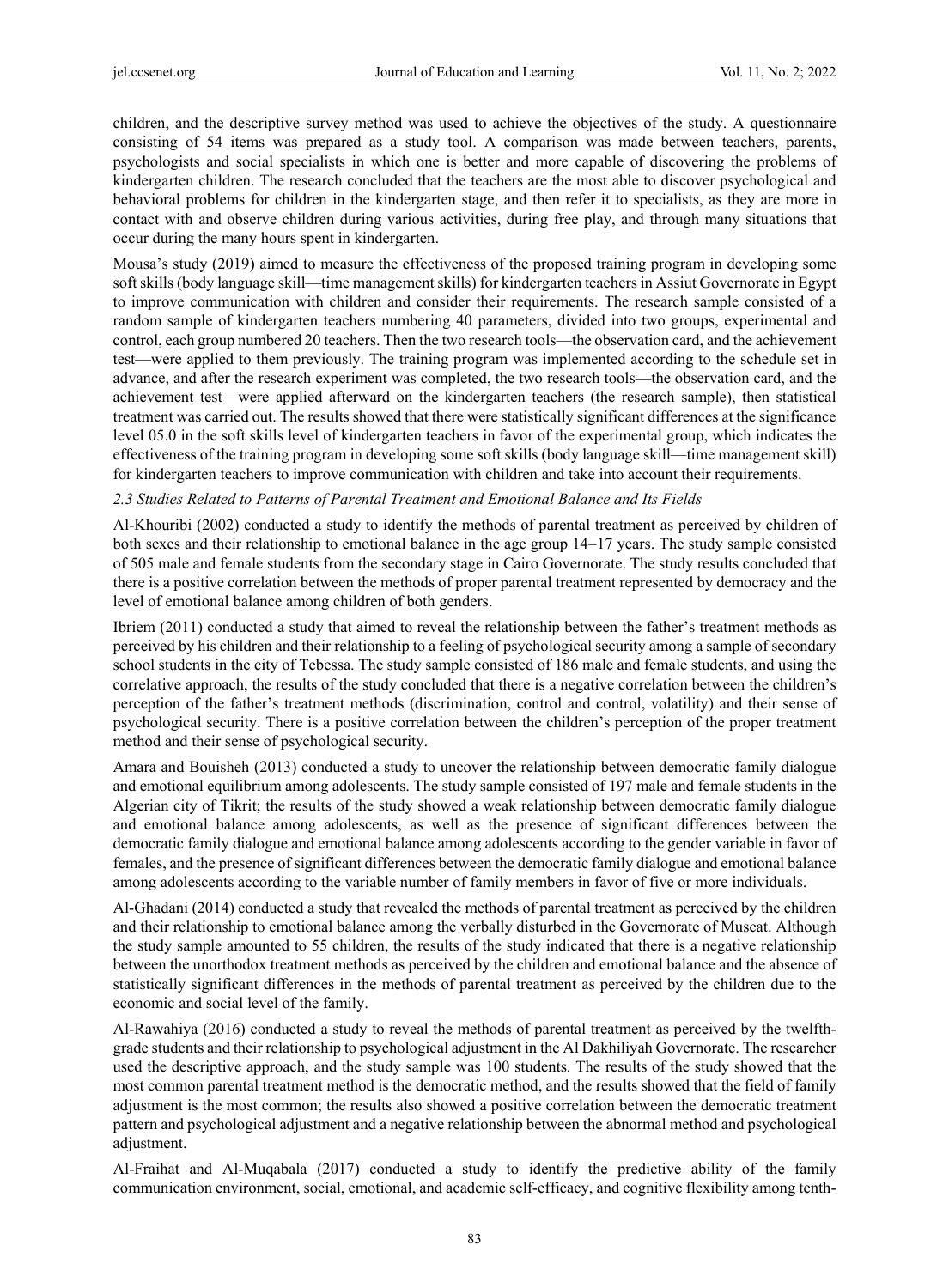grade students in Ajloun Governorate; the study sample consisted of 400 male and female students. The results showed that the student's cognitive flexibility level was medium, and social, emotional, and academic self-efficacy was high. The results also indicated that the most prevalent form of family communication was the dialogue pattern, and there were significant differences in social, emotional, and academic self-efficacy due to the gender variable in favor of females. The results also showed a significant contribution degree for each social, emotional, and academic self-efficacy and dialogue patterns to predict cognitive flexibility.

Shurrab (2019) conducted a study aimed at examining the ability of both family climate and psychological security to predict electronic violence and the difference in electronic violence according to different variables: social gender, family size, and physical arrangement, among the age group  $14-16$  years, the results resulted in: There is a significant positive relationship between family climate and psychological security, and a significant negative relationship between family climate and electronic violence on the one hand, and psychological security on the other hand, as well as the ability of both family climate and electronic security to predictive psychological security, it also found differences in electronic violence in favor of males, while it did not show any differences in electronic violence, according to the variables of family size and birth order.

Al-Tamawi's (2020) study aimed to uncover the relationship between parental treatment methods and psychological compatibility among adolescents, as the study sample consisted of  $100$  students aged  $15-18$  years from Al-Shaheed Al-Husseini Secondary School (Tama). The study results concluded that there is a negative relationship between negative parental treatment methods and psychological compatibility and the difference in the use of parental treatment methods by parents according to the gender of the children.

The study of Al-Qaisi (2020) aimed to identify the level of emotional balance and its relationship to the methods of parental upbringing among a sample of students of the Faculty of Educational Sciences at the University of Islamic Sciences. The study sample consisted of 184 male and female students. The results of the study showed a low level of emotional balance among students, and a negative relationship between parenting patterns (chaotic and authoritarian) and emotional balance among the sample members, as well as the existence of a positive relationship between the method of democratic upbringing and emotional balance, as well as a statistically significant effect of emotional balance according to the gender variable in favor of males, and the family size variable in favor of large families.

The study (Yildirim & Ayas, 2020) aimed to reveal the relationship between psychological well-being, parenting pattern (parenting), and smartphone addiction among school students in Kocaeli province in Turkey. The sample consisted of 671 male and female students in the secondary stage, who are studying in six different secondary schools, who were randomly selected; a smartphone addiction scale, psychological well-being scale, and parenting pattern scale were applied to them. The study results revealed that there were no statistically significant differences in the levels of smartphone addiction according to the gender variable and parental income level, and there is a negative and statistically significant relationship between academic achievement and smartphone addiction. The results also revealed a positive correlation between the authoritarian parenting pattern with smartphone addiction. The regression analysis results indicated that the authoritarian parenting pattern predicts smartphone addiction by children, and the results of the regression analysis showed that psychological well-being was the most important predictor of smartphone addiction.

# **Commenting on previous studies**

In light of the review of previous studies that dealt with patterns of parental treatment and emotional balance, we note that some studies dealt with each variable independently, and among the studies that dealt with patterns of parental treatment and on various samples, primary, secondary and university stage, are the Makhout study (2014), and the Shari'a and Momani study (2019). In addition, some studies examined emotional balance independently in Arab and foreign environments and on various samples, primary and secondary, university stage and on mothers, or with other variables such as the study (Yagnik, 2013; Kumar & Al-Tamawi, 2017; Hamad, 2019). As for the studies that dealt with the methods of parental treatment and its relationship to emotional balance, they were on older ages, such as high school and university students, and in different environments, such as the study of Al-Khouribi (2002), Ibraim (2011), Amara and Bouisha (2013), Al-Rawahieh (2016), Al-Tamawi (2020) and Al-Qaisi (2020) and Yildirim and Ayas (2020), and some of them are on verbally striking children, such as the study of Al-Ghadani (2014).

Therefore, the current study was distinguished from previous studies in that it is the only study among the previous studies in this field that followed the predictive methodology of these two variables in knowing the degree of contribution of mothers' treatment patterns to the emotional balance of kindergarten children, and it was one of the single studies of these two variables conducted on kindergarten children, in the Jordanian and Arab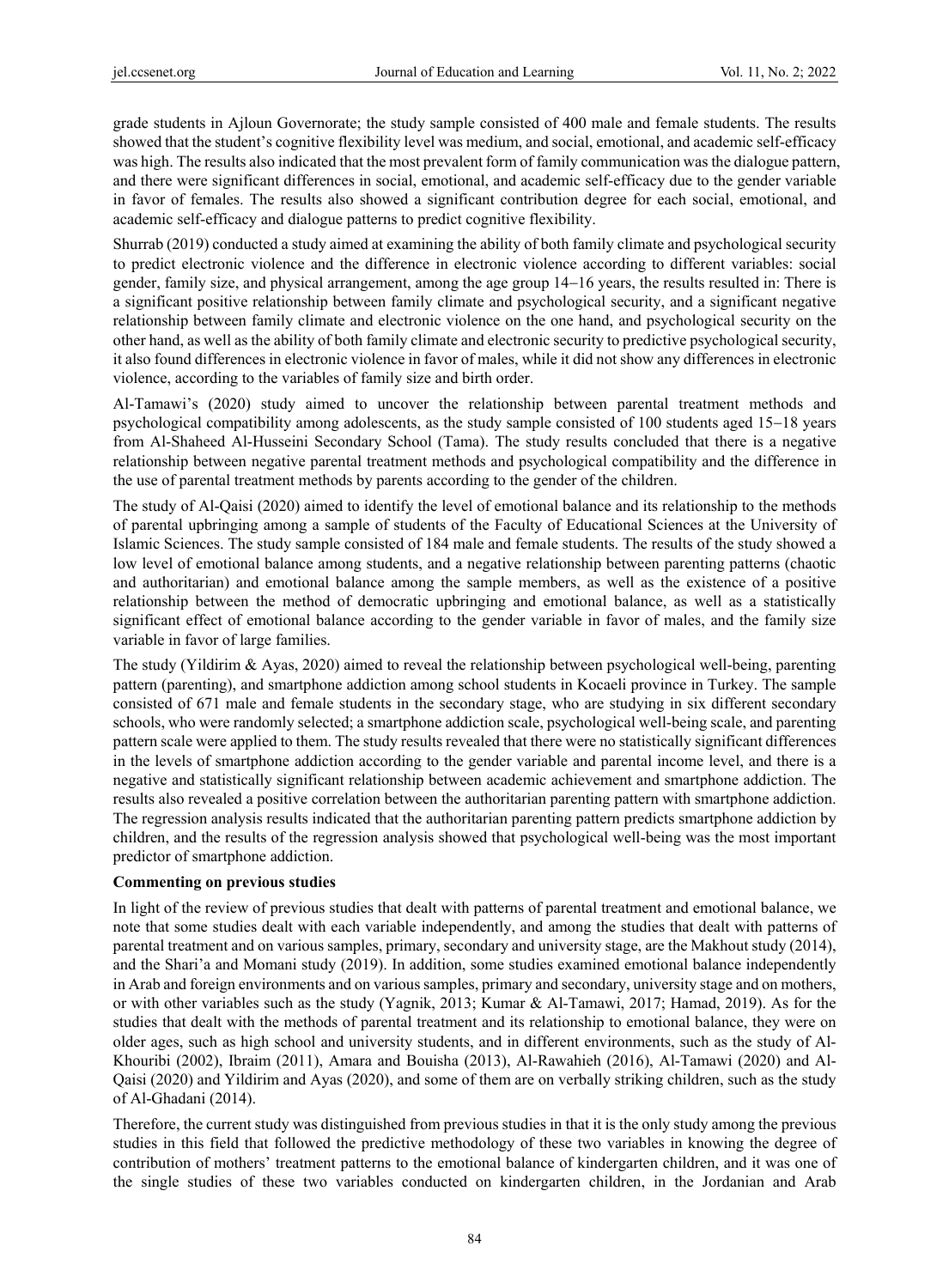environment. And the researchers benefited from previous studies in reviewing the theoretical frameworks related to patterns of parental treatment and psychological balance, developing the two measures of the study, justifying conducting the current study, and discussing the results in the light of comparing its results with the results of that study.

### **3. Methodology**

The descriptive correlative approach was followed to determine the degree of contribution of mothers' treatment patterns to the emotional balance of kindergarten children due to its relevance to the study's nature and its questions.

## *3.1 The Study Population*

The study population included all private kindergarten children from 5–6 years who are registered in the Directorate of Education in Naour District in the Capital Governorate Amman for the academic year 2020–2021, and their number is 649.

## *3.2 The Study Sample*

The study sample consisted of 195 children from the age of 5–6 years who were randomly selected from the private kindergartens of the Naour Brigade in the Amman Governorate, representing a percentage of 30%, and the mothers' treatment patterns scale and the psychological balance scale were distributed to the female teachers, where the teacher reads the items of each of the scales to the children.

## *3.3 The Study Tools*

Two tools were built to achieve the objectives of the current study, namely: the maternal treatment pattern scale and the psychological balance scale, and they are as follows:

## 3.3.1 A Scale of Mothers' Treatment Patterns

After reviewing the theoretical literature, previous studies, educational research, and the standards used, such as Abu Ishaq (2002), Mahrez (2003), Zughayer (2007), Hassan (2008), Younis (2015), Abdel Maqsoud (2015), A scale of mothers' treatment patterns were built, where the scale in its final form included 30 items, distributed over three areas: The democratic and its item s  $(1-10)$ , the authoritarian and its item s  $(11-20)$ , and Al-Tasibi and its item s  $(21-30)$ .

#### 3.3.1.1 Indicators of Construction Validity, a Scale of Mothers' Treatment Patterns

The construction validity indicators were used to measure mothers' treatment patterns by applying them to an exploratory sample of 25 boys and girls from kindergartens in the Naour District and outside its sample, then the correlation coefficients were extracted between the item and the dimension to which it belongs, where the indicators of construction validity for the democratic pattern ranged between  $0.419-0.872$ , for the authoritarian pattern between  $0.476-0.901$ , and for the passive pattern between  $0.522-0.845$ , All of these indicators are statistically significant at the significance level ( $\alpha$  = 0.05), and Table 1 illustrates this.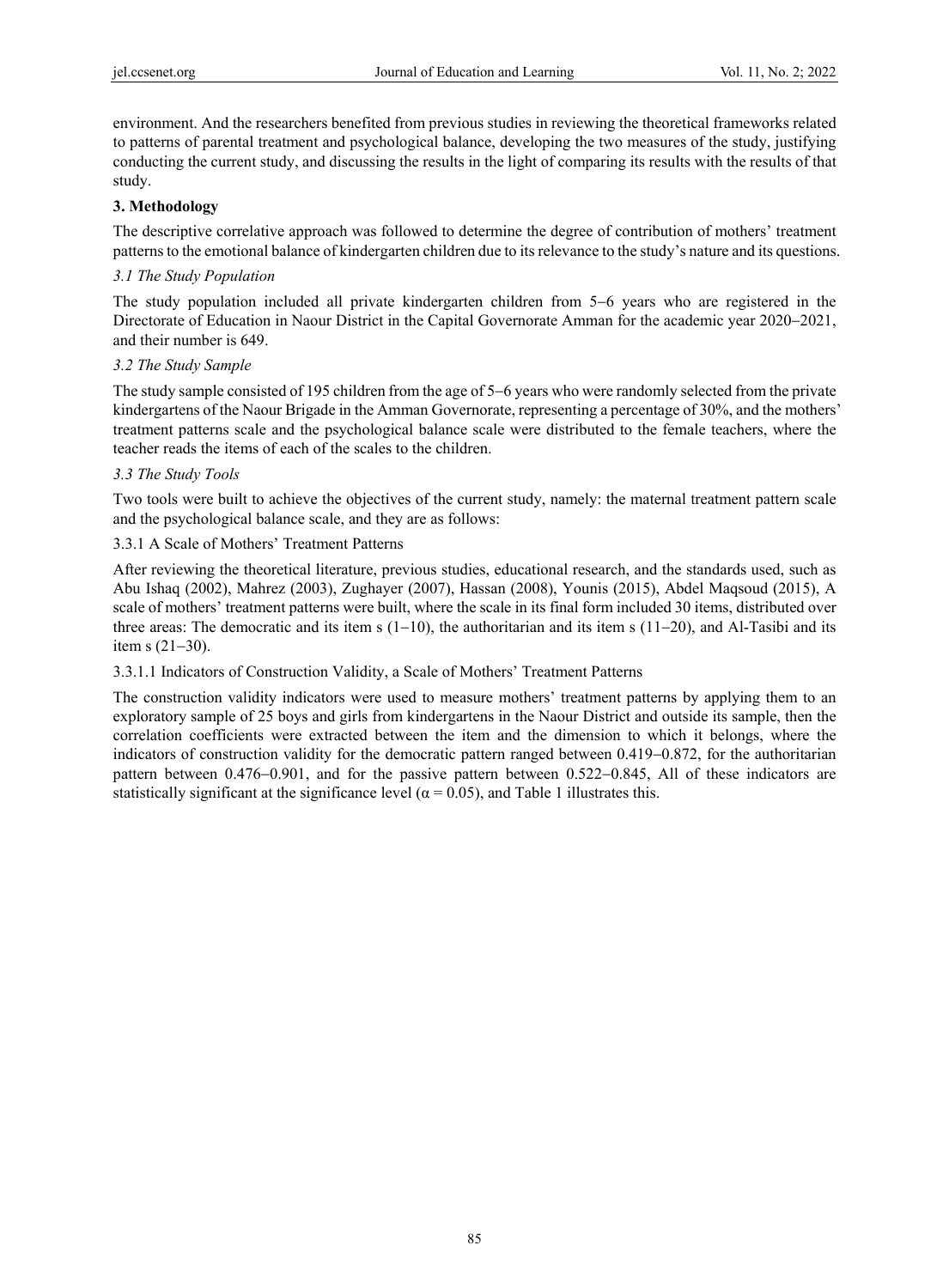| Democratic pattern |             |                     |      | Authoritarian pattern |              |      | <b>Stippling pattern</b> |                     |  |
|--------------------|-------------|---------------------|------|-----------------------|--------------|------|--------------------------|---------------------|--|
| Item               | Correlation | <b>Significance</b> | Item | Correlation           | Significance | Item | Correlation              | <b>Significance</b> |  |
|                    | $.838**$    | .000                | 11   | $.619**$              | .001         | 21   | $.746**$                 | .000                |  |
| $\mathcal{L}$      | $.481*$     | .015                | 12   | $.901**$              | .000         | 22   | $.528**$                 | .007                |  |
| 3                  | $.872**$    | .000                | 13   | $.748**$              | .000         | 23   | $.522**$                 | .007                |  |
| 4                  | $.565**$    | .003                | 14   | $.510**$              | .009         | 24   | $.845**$                 | .000                |  |
|                    | $.460*$     | .021                | 15   | $.682**$              | .000         | 25   | $.703**$                 | .000                |  |
| 6                  | .789**      | .000                | 16   | $.476*$               | .016         | 26   | $.717**$                 | .000                |  |
|                    | $.652**$    | .000                | 17   | $.709**$              | .000         | 27   | $.553**$                 | .004                |  |
| 8                  | $.419*$     | .037                | 18   | $.605**$              | .001         | 28   | $.541**$                 | .005                |  |
| 9                  | $.644**$    | .000                | 19   | $.574**$              | .003         | 29   | $.643**$                 | .001                |  |
| 10                 | $.751**$    | .000                | 20   | $.518**$              | .008         | 30   | $.635**$                 | .001                |  |

Table 1. Correlation coefficients—indicators of construct validity—between the item s of the Parental Treatment Methods Scale (mother's picture) and the dimension to which the item belongs

#### 3.3.1.2 Reliability in Maternal Treatment Patterns

An exploratory sample consisted of 25 boys and girls from kindergartens in the Naour district and outside the study sample, and according to Cronbach's Alpha reliability coefficient on the first measurement, where the reliability coefficients ranged between  $0.800-0.834$ , also, the application was re-applied a second time on the same sample after two weeks, and according to the reliability of the repetition (Test-Retest) through the Pearson correlation coefficient between the first and second applications, where the reliability coefficients of repetition ranged between 0.899-0.940, which are high coefficients indicating that the scale has a high and acceptable reliability coefficient, and Table 2 shows that.

Table 2. Cronbach's alpha reliability coefficient for the dimensions and repeatability of the mother's treatment pattern scale

| Pattern               | Cronbach's Alpha reliability Coefficient | <b>Repetition constancy coefficient</b> |
|-----------------------|------------------------------------------|-----------------------------------------|
| Democratic pattern    | 813.0                                    | 913.0                                   |
| authoritarian pattern | 0.834                                    | 0.940                                   |
| Stippling pattern     | 800.0                                    | 899.0                                   |

#### 3.3.2 Psychological Balance Scale

After reviewing the theoretical literature, previous studies, educational research, and the standards used, such as Rayan (2006), Hamdan (2010), Abu Zaitoun (2010), Sammour (2012), Abu Mustafa (2015), and Al Khamisa (2018). Where the emotional balance scale was built, and the scale in its final form included 23 items that measure the total degree of emotional balance in children.

3.3.2.1 Indicators of the Construct Validity of the Emotional Balance Scale

The construction validity indicators were used to measure the emotional balance by applying it to a pilot sample of 25 boys and girls from kindergarten in the Naour District and outside its sample, then the correlation coefficients between the item and the total score were extracted. Where the construction validity indicators of the democratic pattern ranged between 0.419–0.872, and all of these indicators are statistically significant at the significance level  $(\alpha = 0.05)$ , Table 3 shows this.

Table 3. Correlation coefficients—construction validity indicators—between the items of the emotional balance scale and the total score to which the item belongs

| Item | Correlation | <b>Significance</b> | Item | Correlation | Significance | Item | Correlation | Significance |
|------|-------------|---------------------|------|-------------|--------------|------|-------------|--------------|
|      | $.749**$    | .000                | 9    | $.529**$    | .007         | 17   | $.482*$     | .015         |
|      | $.484*$     | .014                | 10   | $.517**$    | .008         | 18   | $.721**$    | .000         |
|      | $.681**$    | .000                | 11   | $.734**$    | .000         | 19   | $.594**$    | .002         |
| 4    | $.570**$    | .003                | 12   | $.517**$    | .008         | 20   | $.509**$    | .009         |
|      | $.605**$    | .000                | 13   | $.655***$   | .000         | 21   | $.528**$    | .007         |
| 6    | $.574**$    | .000                | 14   | $.628**$    | .000         | 22   | $.616**$    | .001         |
|      | $.553**$    | .000                | 15   | $.704**$    | .000         | 23   | $.624**$    | .000         |
|      | $.608**$    | .000                | 16   | $.585**$    | .002         |      |             |              |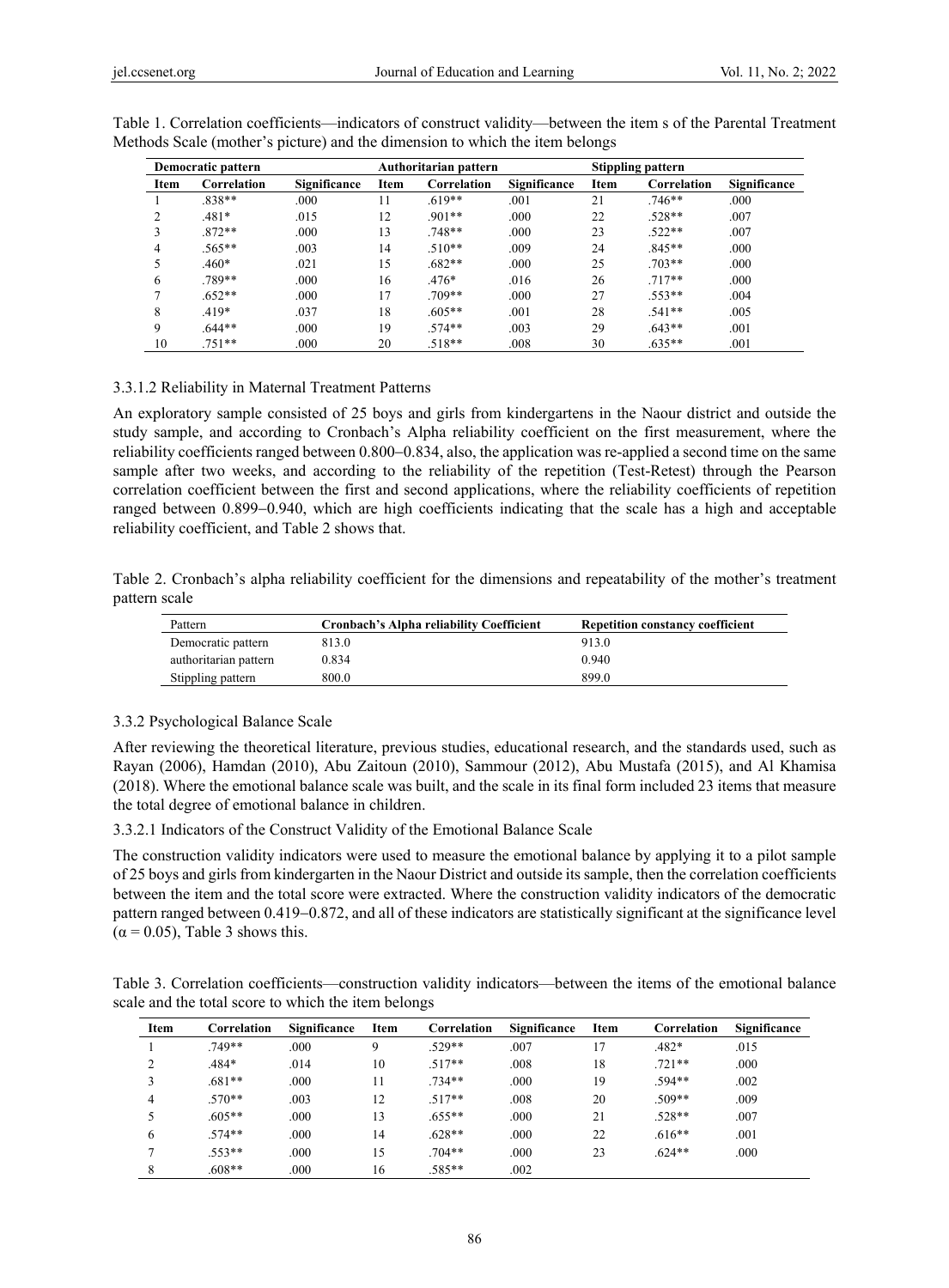# 3.3.2.2 Reliability of Emotional Balance Scale

An exploratory sample was selected consisting of 25 boys and girls from kindergartens in the Naour District. Outside the study sample, according to Cronbach's Alpha on the first measurement, where the reliability coefficient was 0.828, it was also re-applied a second time on the same sample after two weeks. The reliability of repetition was calculated (Test-Retest) through the Pearson correlation coefficient between the first and second applications, where the coefficients of repetition reliability were 0.883. These are high coefficients that indicate that the scale has a high and acceptable reliability coefficient.

# *3.4 Correction of the Two Study Scales (Maternal Treatment Patterns Scale/Emotional Balance Scale)*

The answer to the item s of the scale is of the type of triple scale (always, sometimes, never), and the scale was corrected by giving the previous scale the numbers (3, 2, 1) and to determine the levels of arithmetic averages the following equation was used:

Category length = upper - lower (for gradation) =  $(3-1) = 2/3 = 0.66$ 

The number of levels assumed 3

- Averages ranging from  $(1-1.67)$ , low.
- Averages are ranging from  $(1.68-2.34)$ , average.
- Averages are ranging from  $(2.35-3)$ , high.

# *3.5 Study Procedures*

To complete the study, the researchers performed the following procedures:

- First, review the theoretical literature and previous studies related to parenting methods and psychological balance.

Determine the population and sample of the study from the children of private kindergartens affiliated to the Naour Brigade in Amman Governorate.

- Prepare the study tools and ensure their validity and reliability.
- Apply the tools to the study sample through the parameters and collect papers for that.
- Dump the data, process it statistically, and draw conclusions.
- Answer the study questions according to its objectives, discuss them and make recommendations.

# *3.6 The Study Variables*

Maternal treatment patterns and emotional balance.

#### *3.7 Statistical Processing*

The following was used:

- Arithmetic averages and standard deviations to answer the first two questions
- Pearson's correlation coefficient to answer the third question
- Multiple regression analysis to answer the fourth question

#### **4. The Results of the Study**

The results of the study were presented and discussed, and what was consistent or different with the results of previous studies was determined according to the order of its questions, as follows:

#### **Results and discussion of the first question: What are the most common patterns of treatment for mothers?**

To answer this question, the arithmetic averages and standard deviations of the most common mothers' behavior patterns were calculated, and Table 4 illustrates this.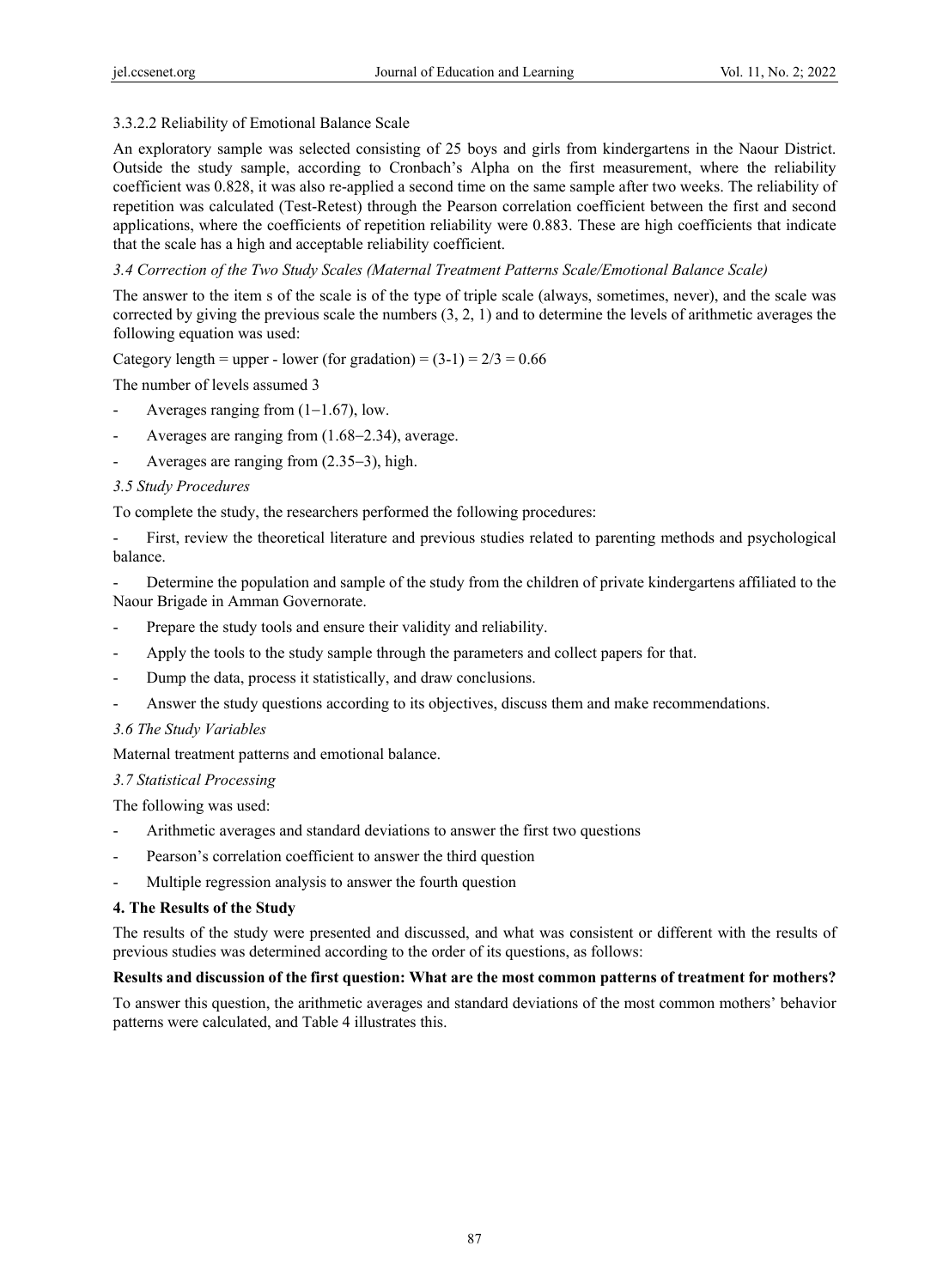| Rank | <b>Dimension</b> | <b>Dimensions</b>        | <b>Total sample</b> | lowest  | <b>Highest</b> | Arithmetic | <b>Standard</b> | level   |
|------|------------------|--------------------------|---------------------|---------|----------------|------------|-----------------|---------|
|      | No.              |                          | number              | average | average        | average    | deviation       |         |
| .,   |                  | Democratic<br>pattern    | 195                 |         |                | 2.51       | .229            | High    |
|      |                  | authoritarian<br>pattern |                     |         |                | 1.82       | .295            | Average |
| 3.   |                  | Stippling<br>pattern     |                     |         |                | l.40       | .191            | Low     |

| Table 4. Arithmetic means and standard deviations of the most common maternal treatment patterns |  |
|--------------------------------------------------------------------------------------------------|--|
|--------------------------------------------------------------------------------------------------|--|

*Note*. Categories: (low) 1-1.67/ (average) 1.68-2.35/ (high) 2.36-3.

It appears from the results of Table 6 that the most common treatment patterns for mothers were in the democratic pattern, where its arithmetic average was 2.51, with a standard deviation 0.229. Its level was high, then came the authoritarian pattern in second place, where its arithmetic average was 1.82, with a standard deviation of 0.295, whose level was mean, while the least common treatment pattern of mothers was the sedative pattern, where its average was 1.40, with a standard deviation 0.191, and its level was low. The researchers explain this result to mothers' awareness of the importance of the democratic pattern in upbringing based on acceptance, tolerance, and dialogue, especially with children of this stage, as they need sympathy, acceptance, direction, and containment, and the authoritarian pattern came in the second place. The researchers attribute this to the keenness of some mothers for their children at this critical stage and the necessity of diligent follow-up for them for fear of making mistakes. The neglectful pattern came in the last place because mothers did not believe in the feasibility of this pattern of upbringing with children. After all, neglecting children and not following them up at this critical age would expose them to danger and deviation.

This result agrees with the study Asep, Tukimin and Fitria (2021) and the study of Blanket (2014). The most common pattern of parental treatment is the democratic one, and this result agrees with the study of Al-Fraihat and Al-Muqabala (2017), whose results revealed that the most prevalent form of family communication was the dialogue pattern. This result completely agreed with the study of Al-Shara'a and Al-Momani (2019) that the most common patterns of socialization are the democratic pattern followed by the authoritarian pattern and the overprotection following the passive pattern.

# **The results of the second question and its discussion: What is the level of emotional balance among kindergarten children?**

To answer this question, the arithmetic averages and standard deviations of the level of emotional balance among kindergarten children were calculated, and Table 5 illustrates this.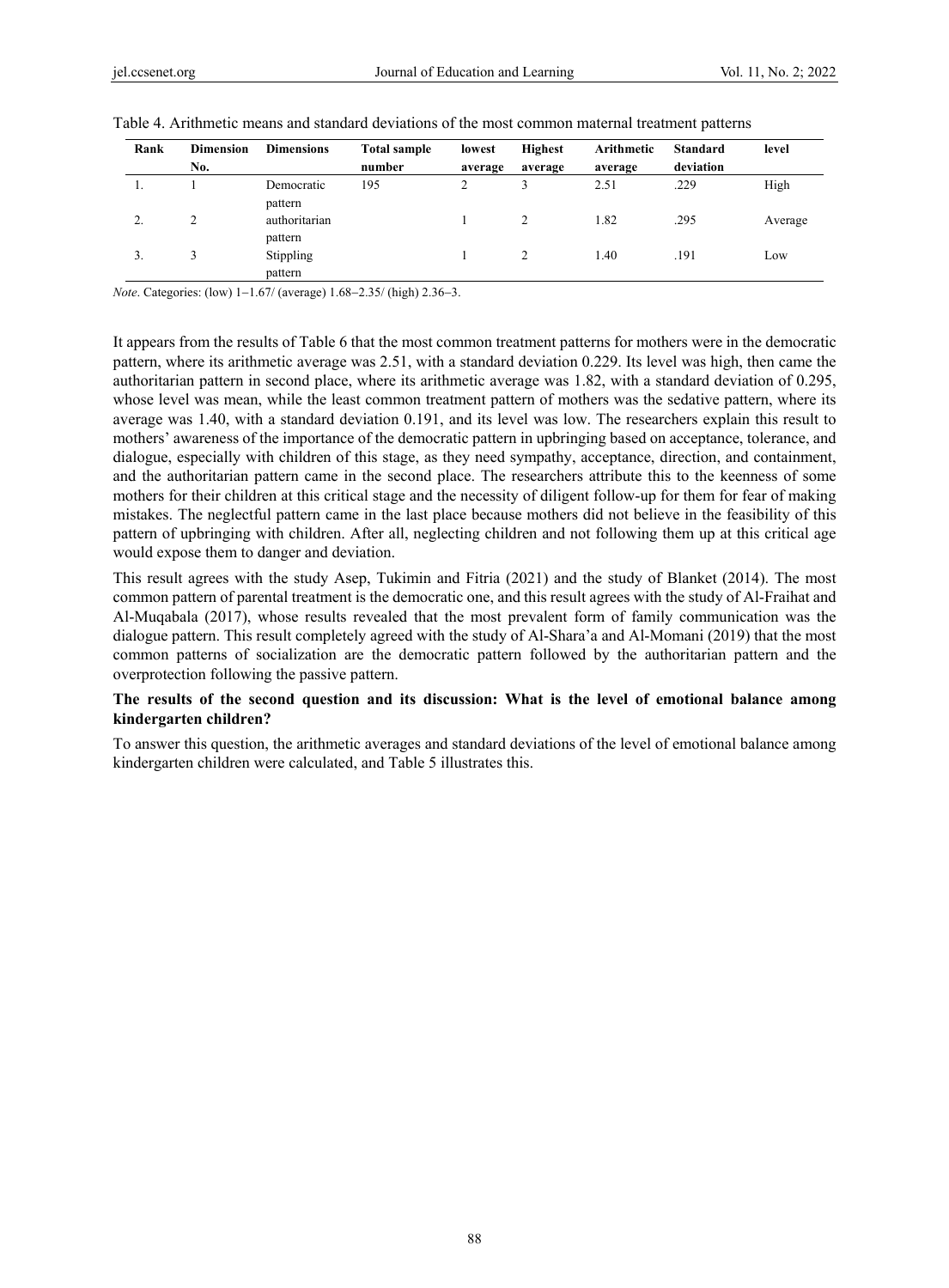| Rank | Item           | item s                                                          | Arithmetic | standard  | level   |
|------|----------------|-----------------------------------------------------------------|------------|-----------|---------|
|      | No.            |                                                                 | average    | deviation |         |
| 1.   | 12             | I return the offense                                            | 2.75       | .432      | High    |
| 2.   | 10             | I apologize when I'm wrong                                      | 2.68       | .667      | High    |
| 3.   | 20             | I express what I want easily                                    | 2.65       | .595      | High    |
| 4.   | 21             | I feel successful in all my works                               | 2.55       | .585      | High    |
| 5.   | 11             | I feel loved by my colleagues                                   | 2.53       | .683      | High    |
| 6.   | 17             | I easily make new friends                                       | 2.49       | .815      | High    |
| 7.   | 16             | I hesitate when making any decision                             | 2.48       | .821      | High    |
| 8.   | 1              | I act quickly and for no reason                                 | 2.46       | .585      | High    |
| 9.   | 18             | I take the initiative to resolve the quarrel between my friends | 2.45       | .862      | High    |
| 10.  | 13             | I deal quietly                                                  | 2.43       | .496      | High    |
| 11.  | 23             | I spend most of my moments happy                                | 2.40       | .796      | High    |
| 12.  | 22             | I begin to reconcile with those who oppose me                   | 2.37       | .872      | High    |
| 13.  | 14             | I quickly adapt to my new peers                                 | 2.25       | .800      | Average |
| 14.  | 3              | I regret my actions when I get angry                            | 2.09       | .765      | Average |
| 15.  | 4              | I suppose my control over others                                | 2.07       | .756      | Average |
| 16.  | 6              | I find I'm nervous                                              | 2.07       | .894      | Average |
| 17.  | 9              | I fight with my colleagues most of the time                     | 2.02       | .696      | Average |
| 18.  | 5              | My room at home is very tidy                                    | 2.00       | .696      | Average |
| 19.  | 8              | I worry for no reason                                           | 1.91       | .785      | Average |
| 20.  | 7              | I get angry when someone blames me                              | 1.73       | .683      | Average |
| 21.  | 15             | I share with my colleagues their occasions                      | 1.64       | .722      | Low     |
| 22.  | $\overline{c}$ | I adjust my emotions in different situations                    | 1.63       | .664      | Low     |
| 23.  | 19             | I feel shy when I talk to others                                | 1.31       | .465      | Low     |
|      |                | The total degree of emotional equilibrium                       | 2.22       | .258      | Average |

Table 5. Arithmetic averages and standard deviations of the items of the emotional balance scale for kindergarten children arranged in descending order according to the arithmetic averages

*Note*. Categories: (low) 1-1.67/ (average) 1.68-2.35/ (high) 2.36-3.

It appears from Table 5 that the level of emotional balance among kindergarten children was average, as the arithmetic means of the total score was 2.22 with a standard deviation of 0.258, and the arithmetic averages of the item s ranged between 1.31–2.75. The levels of the item s ranged between low, medium, and high, and item 12 came as follows: "I return the abuse" came in the first rank with the highest arithmetic average of 2.75, standard deviation 432. and at a high level of appreciation, while item 7 came as follows: "I feel shy when I talk to others" ranked last, with an arithmetic average of 1.31 and with a standard deviation of 895. and with a low rating level. The researchers explain this result in that the level of emotional balance among children was moderate in that the children at this stage did not sufficiently learn to regulate and control their emotions as they come with experience and the interaction of children with the surrounding environment. Also, children's emotions at this age control them, and they do not realize the consequences of matters greatly, so the level of emotional balance in children is average. This result agreed with the study of Al- Kumar (2013) and the study of Al-Rabee and Attia (2016), whose results showed that the level of emotional balance was moderate and differed from the study of Hamad (2019), whose results showed that the level of emotional balance among university students was high. It partly differed from the study of Al-Fraihat and Al Muqabala (2017) that the level of students' social, emotional, and academic self-efficacy was high.

### **The results of the third question and its discussion: Is there a statistically significant relationship between the treatment patterns of mothers and the emotional balance of kindergarten children?**

To answer this question, the correlation between mothers' treatment patterns and the emotional balance of kindergarten children was calculated, and Table 6 shows the correlation coefficient values.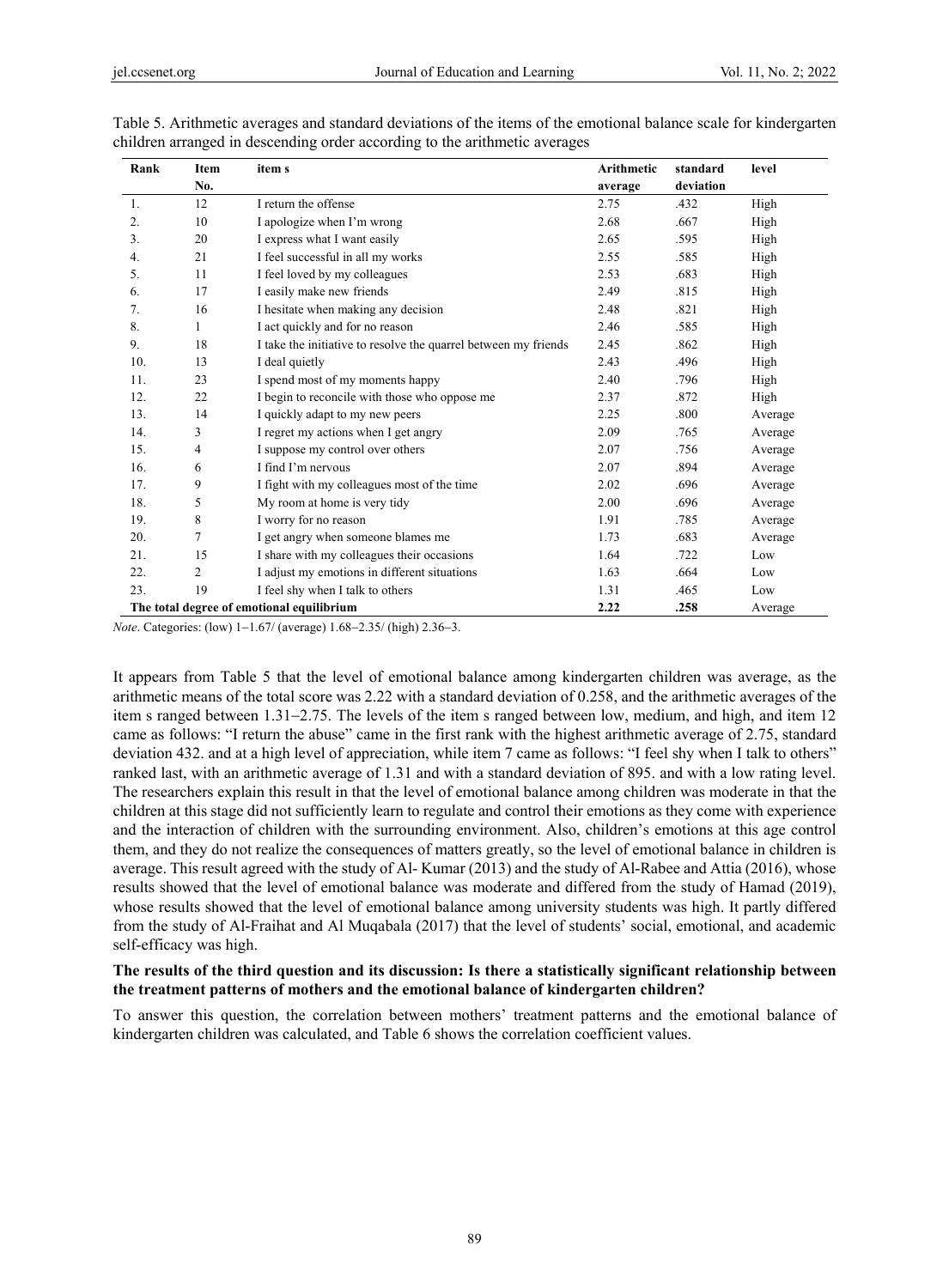| Scale                          | correlation                  | Mothers' treatment patterns |                       |                 |  |  |  |
|--------------------------------|------------------------------|-----------------------------|-----------------------|-----------------|--|--|--|
|                                |                              | Democratic pattern          | authoritarian pattern | Leisure pattern |  |  |  |
| <b>Emotional balance scale</b> | correlation coefficient      | $.420**$                    | .464-**               | $190$ -**       |  |  |  |
|                                | Statistical significance     | .000                        | .000                  | .008            |  |  |  |
|                                | The number of sample members | 195                         | 195                   | 195             |  |  |  |

Table 6. Pearson's correlation coefficient between mothers' treatment patterns and the emotional balance of kindergarten children

The results of Table 6 revealed the following:

There is a positive, statistically significant correlation at the significance level ( $\alpha$  = 0.05) between the total score of the emotional balance scale for kindergarten children and the democratic treatment pattern of mothers, where the correlation coefficient is \*\*0.420, and with statistical significance (0.000).

There is a statistically significant negative correlation at the significance level ( $\alpha$  = 0.05) between the total score of the emotional balance scale for kindergarten children and the authoritarian treatment pattern of mothers, where the correlation coefficient is \*\*-0.464, with statistical significance (0.000).

There is a statistically significant negative correlation at the level of significance ( $\alpha$  = 0.05) between the total score of the emotional balance scale for kindergarten children and the type of parental treatment of mothers, where the correlation coefficient reached \*\*-0.190, with statistical significance (0.008).

The researchers attribute this logical result and the closest to the different theoretical interpretations that the most important psychological and emotional balance sources are the methods of proper upbringing based on democracy, dialogue, reinforcement, acceptance, and allowing expression of opinion. It enables the child to understand his emotions and the emotions of others, which leads to his natural growth, which ultimately leads to psychological and emotional balance. Therefore, a positive correlation appeared between the total score of the emotional balance scale for kindergarten children and the democratic treatment pattern of mothers. On the other hand, as for the abnormal treatment methods represented by domination, idleness, and the lack of positive dialogue with children, they create an anxious and unbalanced personality, emotionally and psychologically, and weaken the children's sense of psychological security, especially at this critical stage of the child's life, which requires the child's feeling of trust, love, and containment, allowing them more freedom to express their feelings and emotions. Therefore, a negative correlation appeared between the total degree of the emotional balance scale for kindergarten children and the two types of mothers' authoritarian and abusive treatment.

This result agreed with the study of Ibriem (2011), whose results revealed a negative correlation between the children's perception of the father's treatment methods (discrimination, control, fluctuation) and their sense of psychological security. And there is a positive correlation between the children's awareness of the proper treatment method and their sense of psychological security. It also agreed with Al-Ghadani's (2014) study, whose results revealed a negative relationship between the methods of abnormal treatment as perceived by children and emotional balance. As well as with the study of Al-Tamawi (2017), the results of which revealed a negative relationship between emotional balance and negative parental treatment methods, and with the study of Al-Khouribi (2002), the results of which revealed a positive correlation between the methods of normal treatment represented by democracy and the level of emotional balance among children of both sexes. It also agreed with the study of Al-Qaisi (2020), the results of which found a negative relationship between the methods of parental upbringing (chaotic, authoritarian) and emotional balance among the sample members, as well as the existence of a positive relationship between the method of democratic upbringing and emotional balance. Finally, it agreed with Sherrab's (2019) study in the presence of a significant positive correlation between family climate and psychological security and a significant negative correlation between family climate and electronic violence on the one hand and psychological safety on the other hand.

# **The results of the fourth question and its discussion: To what extent do mothers' treatment patterns contribute to the emotional balance of kindergarten children?**

To answer this question and determine the extent to which mothers' treatment patterns contribute to the emotional balance of kindergarten children, multiple regression analysis was used according to the stepwise method. According to this method, the dimensions are arranged according to the strength of their interpretation from high to low, and variables or dimensions that have no statistical significance and their correlation or predictability are weak, and Table 7 shows this: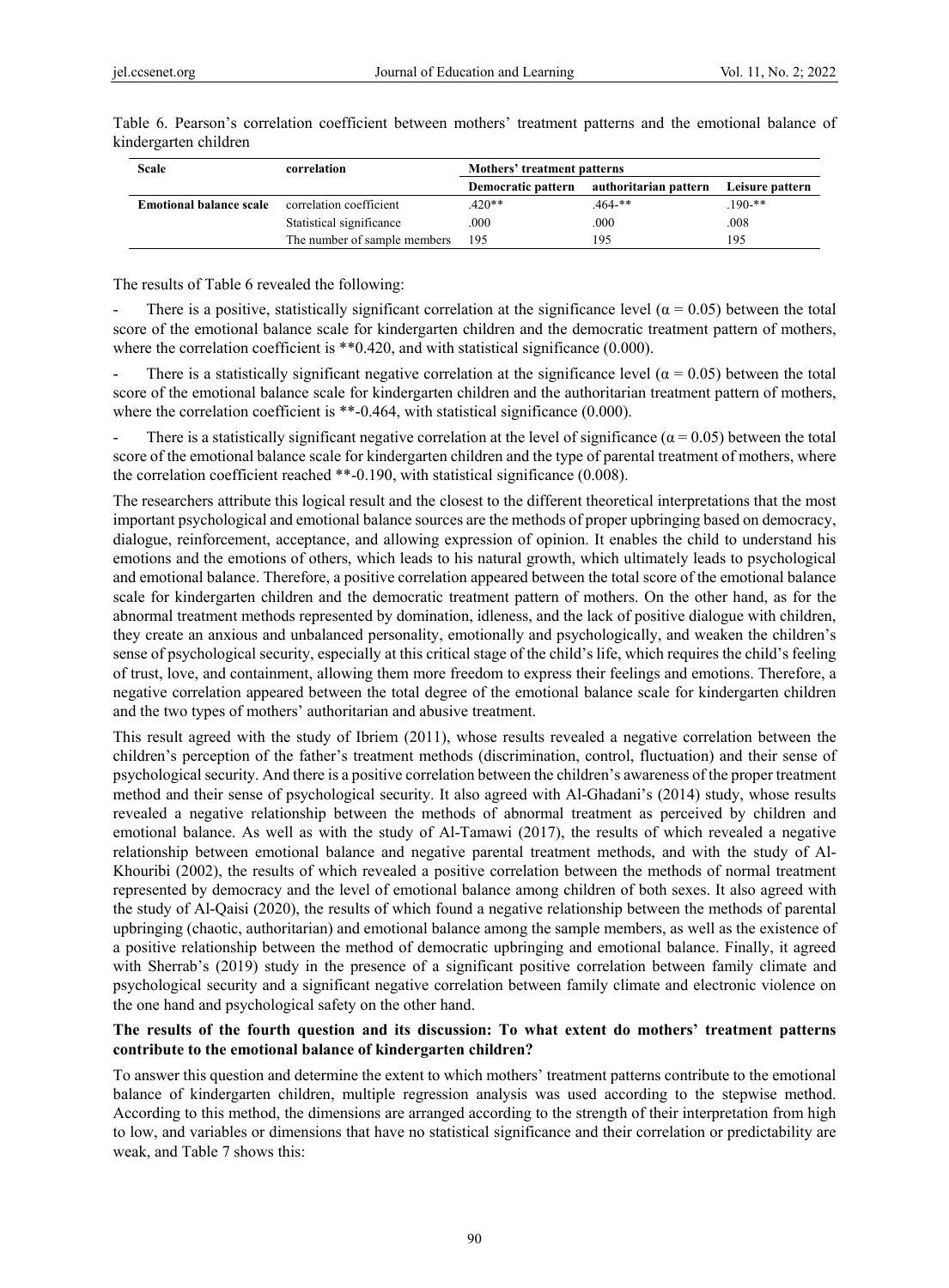| Predictor | Interpreted<br>predictive                                        | correlation<br>R | The coefficient of<br>determination                                                            | F.<br>value | <b>Statistical</b><br>significance | <b>Beta</b><br>value | <b>T</b> Value | <b>Statistical</b><br>significance T |  |
|-----------|------------------------------------------------------------------|------------------|------------------------------------------------------------------------------------------------|-------------|------------------------------------|----------------------|----------------|--------------------------------------|--|
|           | variables                                                        |                  | R <sub>2</sub>                                                                                 |             |                                    |                      |                |                                      |  |
| emotional | authoritarian                                                    | .464             | .215                                                                                           | 53.014      | .000                               | $.485-$              | 6.890-         | .000                                 |  |
| balance   | pattern                                                          |                  |                                                                                                |             |                                    |                      |                |                                      |  |
|           | stippling pattern                                                | .571             | .326                                                                                           | 46.393      | .000                               | $.270-$              | $3.852 -$      | .000                                 |  |
|           | Democratic pattern                                               | .585             | .342                                                                                           | 33.125      | .000                               | .157                 | 2.184          | .030                                 |  |
|           | Predictors (steady regression): authoritarian pattern            |                  |                                                                                                |             |                                    |                      |                |                                      |  |
|           | Predictors (steady regression): authoritarian mode, passive mode |                  |                                                                                                |             |                                    |                      |                |                                      |  |
|           |                                                                  |                  | Predictors (constant regression): authoritarian pattern, lethargic pattern, democratic pattern |             |                                    |                      |                |                                      |  |

Table 7. Results of multiple regression analysis to determine the extent to which mothers' treatment patterns contribute to the emotional balance of kindergarten children

The results of Table 7 revealed that the contribution of mothers' treatment patterns to the emotional balance of kindergarten children was 34.2%, whereas the overall determination coefficient (R2) for the patterns was 0.342. This percentage was distributed among the three mothers' treatment patterns, respectively, from highest to lowest, as follows: (authoritarian pattern, laissez-faire pattern, and democratic pattern). The patterns of mothers' treatment contributed in varying proportions to the emotional balance of kindergarten children, as the correlation (R) value of these patterns was 0.464, 0.571, and 0.585, and the coefficient of the determination reached (R2) for these dimensions, respectively 0.215, 0.326, and 0.342, and the (F) value was statistically significant, and its significance was 0.000. The results also showed that the most prominent patterns of mothers' treatment that contributed to the emotional balance of kindergarten children was the authoritarian treatment pattern, where the value of (t) was - 6.890, with statistical significance 0.000, the value of Beta was -0.485, and this dimension explained the rate of 21.5% in the change in emotional balance among kindergarten children. Then came the quiescent pattern, where the value of (t) was -3.852, with statistical significance 0.000, and the value of Beta was -0.270, where the authoritarian pattern added a percentage of 11.1% to make the coefficient of determination R2 0.326, and finally the democratic pattern came, where the value of (t) was 2.184, with a statistical significance 0.030, and the value of (Beta) was 0.157, where the quiescent pattern added 0.016% to become the value of the coefficient of determination R2 0.342. This result indicates that the extent to which mothers' treatment patterns contribute to the emotional balance of kindergarten children was 34.2%. The remaining percentage is due to factors and institutions other than the family, such as kindergarten, peers and the media, and other social interactions, and all patterns contributed in varying proportions to the emotional balance of kindergarten children. The highest was the authoritarian pattern, perhaps because strictness in upbringing and excessive control in this age stage teach children the standards of acceptable and unacceptable behavior, right and wrong, which is reflected in the child's emotional balance. The idleness pattern also contributed to the child's emotional balance, as idleness gives the child an opportunity to learn on his own, solve his problems, and deal with the situations he faces alone. Also, the democratic pattern contributed to the child's emotional balance, in that the method of upbringing based on dialogue, acceptance, and guidance develops emotional balance in children. This result partially agreed with the study of Al-Badrin (2012), Al-Fraihat and Al-Muqabala (2017), and Sharab (2019).

#### **5. Recommendations**

- Direct mothers towards proper methods in raising their children,
- Deepening parents' understanding of the dangers of improper methods in raising their children,

Kindergarten interest in the psychological and emotional aspects of children, which is reflected in their psychological balance,

- Pay attention to the kindergarten children segment and focus on it in studies.
- Conduct more studies on other variables that contribute to children's emotional balance.

#### **References**

- Abbara, H., Rahal, M., & Musa, A. (2019). Emotional balance and its relationship to academic problems among secondary school students in the city of Homs in Syria. *Al-Quds Open University Journal for Educational and Psychological Research and Studies*.
- Abdeen, M. (2010). Parental attitudes in the social upbringing of young people as perceived by students of the second year of secondary school in the southern West Bank. *The Jordanian Journal of Educational Sciences*.

Abdel, M. A. (2015). *Parental Treatment Methods Scale*. Joanna for Publishing and Distribution, Egypt.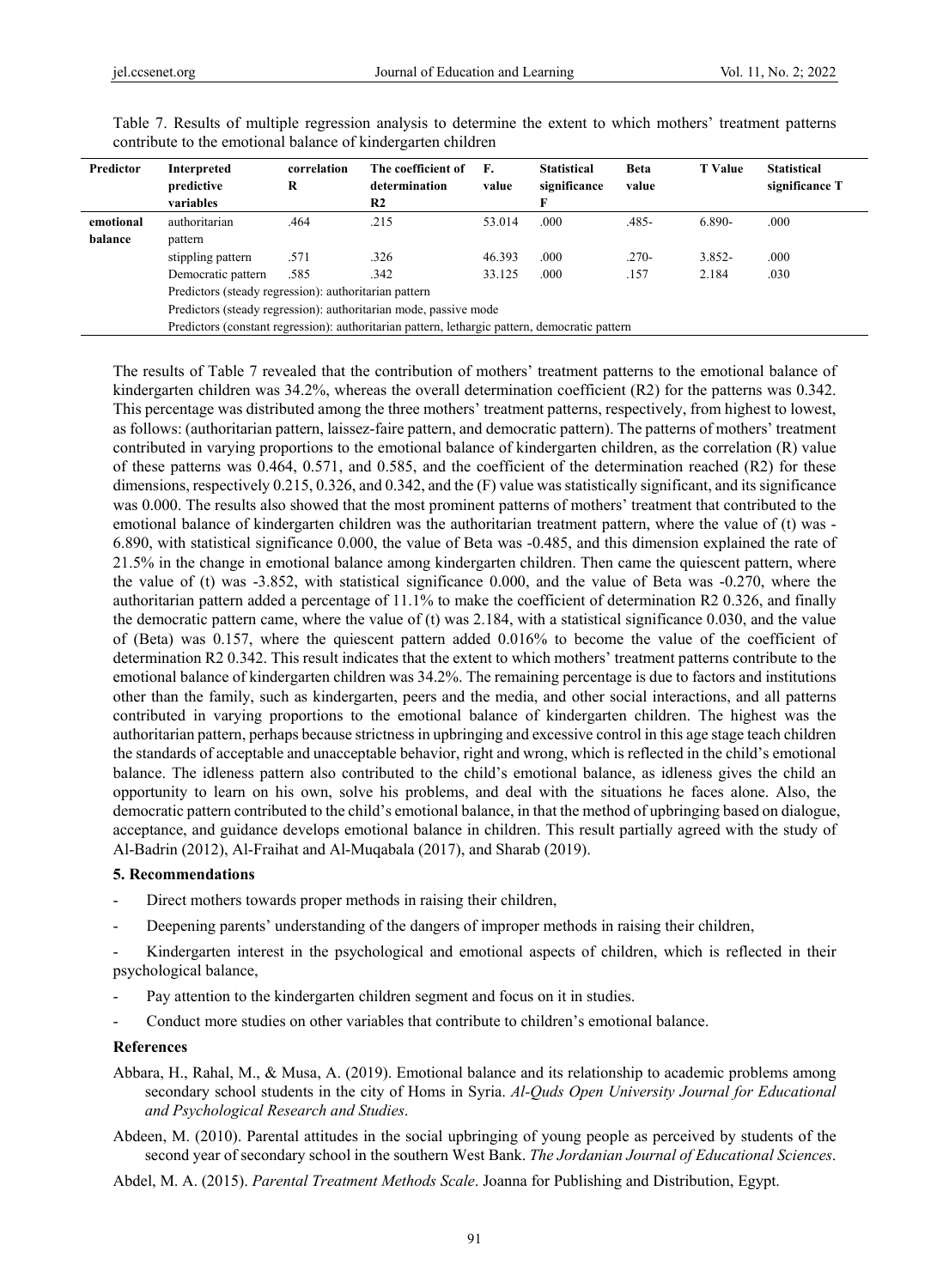- Abu, I. S. (2002). *Methods of parental treatment as perceived by children and their relationship to behavior disorder*. Published MA thesis, The Islamic University, Gaza.
- Abu, J. S. (2020). *The Psychology of Socialization* (14th ed.). Dar Al Masirah for Publishing and Distribution, Amman.
- Abu, M. S. (2015). *Psychological stress and its relationship to emotional balance and decision-making ability among emergency nurses in government hospitals*. Unpublished Master's thesis, College of Education, Islamic University, Gaza.
- Abu, S. H. (2017). *The effect of the Montessori method in improving the listening and speaking skills of a kindergarten child*. Dar Amjad for Publishing and Distribution, Amman, Jordan.
- Abu, Z. A. (2009). *The basics of psychological and educational counseling*. Dar Al-Manhal.
- Abu, Z. J. (2010). The emotional intelligence of outstanding students in the light of some variables. *Journal of Psychological and Educational Sciences*.
- Agrawa, N., & Kehksha, L. (2015). Religiosity as a predictor of Emotional Stability among Adolescence. *The International Journal of Indian Psychology, 2(4), 183–188. https://doi.org/10.25215/0204.057*
- Al Yamani, A. (2014). *Social, Emotional, and Moral Development in Children* (Theories and Topics). Amman, Jordan.
- Al-Badarin, G. (2012). Parenting patterns, identity patterns, and psychological adaptation as predictors of academic self-efficacy among Hashemite University students. *The Jordanian Journal of Educational Sciences*.
- Al-Fraihat, A., & Al-Muqabala, N. (2017). The predictive ability of the family communication environment, social, emotional, and academic self-efficacy with cognitive flexibility among tenth-grade students in Ajloun Governorate, Al-Quds Open University. *Journal for Educational and Psychological Research and Studies*.
- Al-Ghadani, N. (2014). *Methods of parental treatment as perceived by children and their relationship to emotional balance among verbally disturbed children in the Governorate of Muscat*. Published Master's thesis, University of Nizwa, Oman.
- Al-Khamaiseh, O. (2018). *Levels of emotional stability among students of applied psychology at Princess Rahma University College in the light of the family's average monthly income variable*. University of Applied Sciences, Amman.
- Al-Khouribi, H. (2002). *Methods of parental treatment as perceived by children of both sexes and their relationship to emotional balance in the age group (1417) years*. Unpublished Master's thesis, Ain Shams University, Cairo, Egypt.
- Al-Mashi, M. (2009). *Socialization and its relationship to personality estimation among a sample of delinquents and non-delinquents in the Jazan region*. Unpublished Ph.D. thesis, Umm Al-Qura University, Saudi Arabia.
- Al-Mohtaseb, A. (2012). *Eating Disorders in Adolescents in Jordan and its Relationship to the Mother's Food Habits, Family Conflicts, and Media Influence*. Unpublished Master's Thesis, University of Jordan, Amman.
- Al-Qaisi, L. (2020). Psychological Balance and its Relationship to Parental Upbringing Methods. *Journal of the Islamic University of Educational and Psychological Studies*.
- Al-Rabee, F., & Attia, R. (2016). Emotional stability and its relationship to self-control among Yarmouk University students. *Journal of Studies in Educational Sciences*.
- Al-Rawahieh, J. (2016). *Parental treatment methods as perceived by the twelfth-grade students and their relationship to psychological adjustment in Al-Dakhiliyah Governorate*. Published Master's thesis, University of Nizwa, Oman.
- Al-San'ani, A. (2009). *The relationship between psychological alienation and parental treatment methods for hearing-impaired students in the secondary stage*. Published Master's thesis, Taiz University, Yemen.
- Al-Sebaawi, F. (2010). *Social shyness and its relationship to parenting patterns* (1st ed.). Jordan: Safaa for Publishing and Distribution.
- Al-Shara'a, N., & Al-Momani, H. (2019). Patterns of socialization in the Jordanian family and their relationship to social, economic and cultural factors. *Social and Human Sciences Studies*.
- Amara, S., & Bouisha, N. (2013). *Family dialogue and its relationship to emotional balance among adolescents,*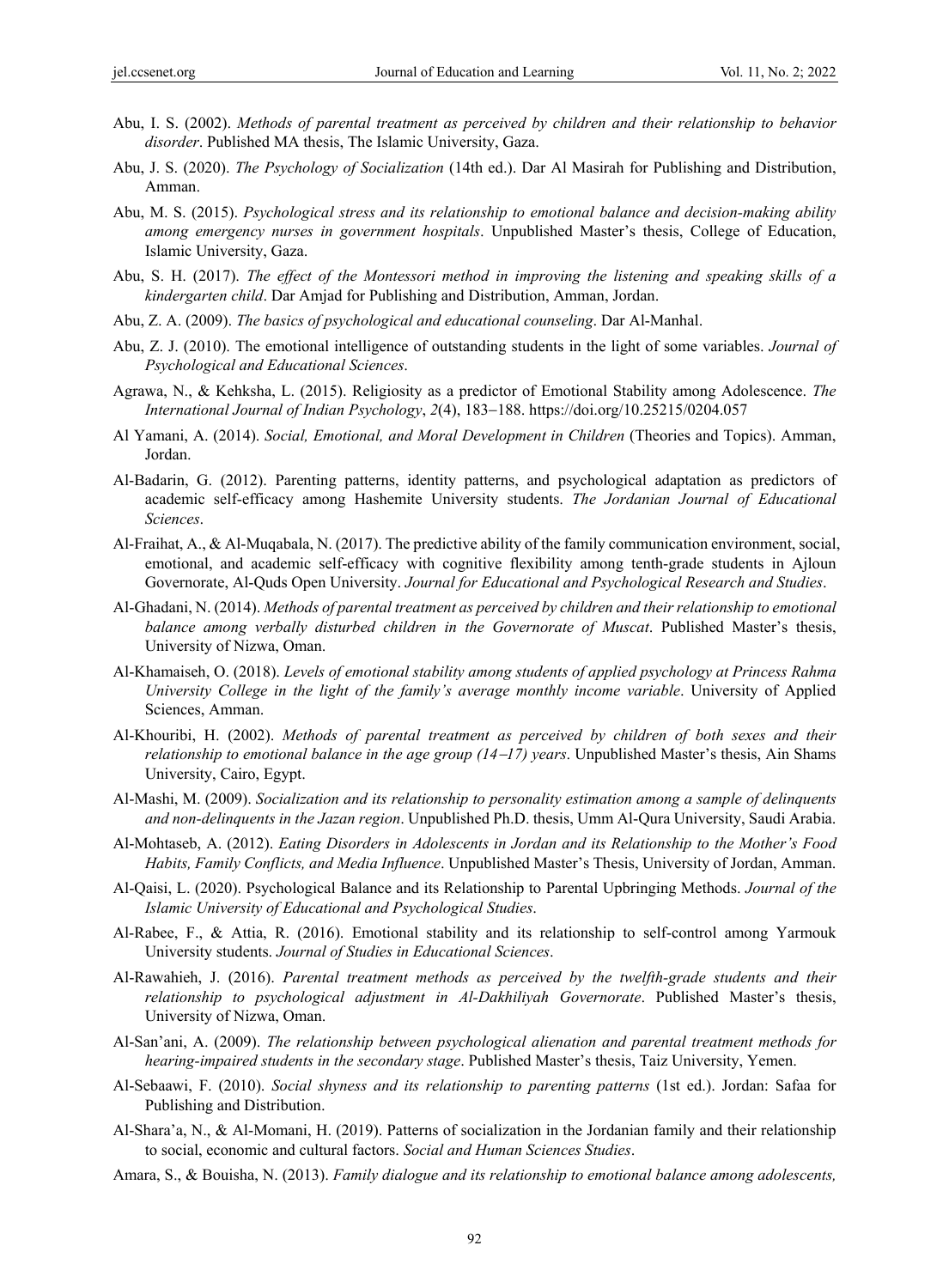*a field study of a sample of adolescents in the fourth intermediate sections in the Wilayat of Ouargla, the Second National Forum, Kasdi Merbah, and Ouargla University*. Faculty of Humanities and Social Sciences, Algeria.

- Asep, M., Tukimin, S., & Fitria, N. (2021). *The Relationship between Parenting Pattern and the Emotional Dynamics of Parents, and the Social Interactions of Mentally Retarded Children in Bahagia Foundation Special School in Tasikmalaya* (pp. 415–428). The 4th International Virtual Conference on Nursing, KnE Life Sciences. https://doi.org/10.18502/kls.v6i1.8631
- Attia, F. (2016). Emotional stability and its relationship to self-control among Yarmouk University students. *Educational Sciences Studies*.
- Belkheir, A. (2020). *Parental treatment methods and their relationship to self-esteem among fourth-grade students*. Published Master's thesis, Ahmed Deraya University, Algeria.
- Benhamou, J. (2018). *Parental treatment methods and their relationship to adolescent psychological adjustment in secondary education*. Unpublished Master's thesis, the Mohamed Khider University of Biskra in Algeria.
- Bukakke, D., & Daehler,  $\dot{\bm{\theta}}$ . (1992). *Child Development* (1 ed.). Boston: Houghton muffin.
- Costa, S., Soenens, B., Gugliando, M. C., Cuzzocrea, F., & Larcan, R. (2015). The Mediating Role of Need Satisfaction in Associations Between Parental Psychological Control and internalization Problems: A Study among Italian College Students. *Journal of Child Family Studies*, 24, 1106–1116. https://doi.org/10.1007/s10826-014-9919-2
- El-Tamawy, E. (2020). Methods of parental treatment and its relationship to psychological adjustment among adolescent sons of secondary school students. *The Egyptian Journal of Psychological Studies*.
- Fornells, H., & Cooper, C. (2015). Patterns of interaction in family relationships and the Emotional balance in adolescence. *Journal of Personality and Individual Differences*,  $14(6)$ ,  $315-328$ .
- Grotevant, P. (2013). Emotional balance: as a predictor of subsequent academic achievement. *Journal of Psychotherapy in Australia*, 22(4), 48–55.
- Hamad, N. (2019). *Measuring emotional balance among university students*. College of Education, University of Baghdad, Ibn Rushd for Human Sciences.
- Hamdan. (2010). *Emotional equilibrium and its relationship to making decisions*. Published Master's thesis, College of Education, Islamic University, Gaza.
- Hamdan, K. (2010). *Emotional stability and decision-making ability among Palestinian police officers*. Unpublished Master's thesis, International Islamic Science University, Gaza.
- Hassan, H. (2008). *Methods of parental treatment as perceived by adolescents and their relationship to levels of psychological identity in Acre District, Palestine*. Unpublished Master's thesis, Amman Arab University for Graduate Studies, Amman, Jordan.
- Hurlock, K. (2010). The relation of nervous emotional stability to educational achievement. *Journal of Educational Psychology*,  $6(8)$ , 429-440.
- Ibriem, S. (2011). Methods of treating the father as perceived by the children and their relationship to the feeling of psychological security among a sample of secondary school students in the city of Tebessa. *An-Najah University Journal for Research*.
- Kazlit, M. (2007). *Parental treatment patterns and their relationship to behavioral disorders*. Al-Safa Mental Health Forums. Retrieved from http://www. Elsa. Com Abu/show thread. pup
- Khader, F. (2012). *Rebellion and its relationship to parenting patterns among Al-Azhar University students*. Master's thesis, College of Education, Al-Azhar University, Gaza.
- Kumar. P. (2013). A Study of Emotional Stability and Socio- Economical- Status of Students Studying in Secondary Schools. *International Journal of Education and Information Studies*,  $3(1)$ ,  $7-11$ .
- Losel, F., & Bender, D. (2011). Emotional and Antisocial Outcomes of Bullying and Victimization at School: A Follow-Up from Childhood to Adolescence. Journal of Aggression, Conflict, and Peace Research, 3, 89-96. https://doi.org/10.1108/17596591111132909
- Maciel, M., Nancy, E., Carlos, V., Tracy, L., Rebecca, H., Sarah, K., … Kassondra, M. (2018). Balance in Positive Emotional Expressivity Across School Contexts Relates to Kindergartners' Adjustment. *Early Education and Development*, 29(1), 1-13 https://doi.org/10.1080/10409289.2017.1364946